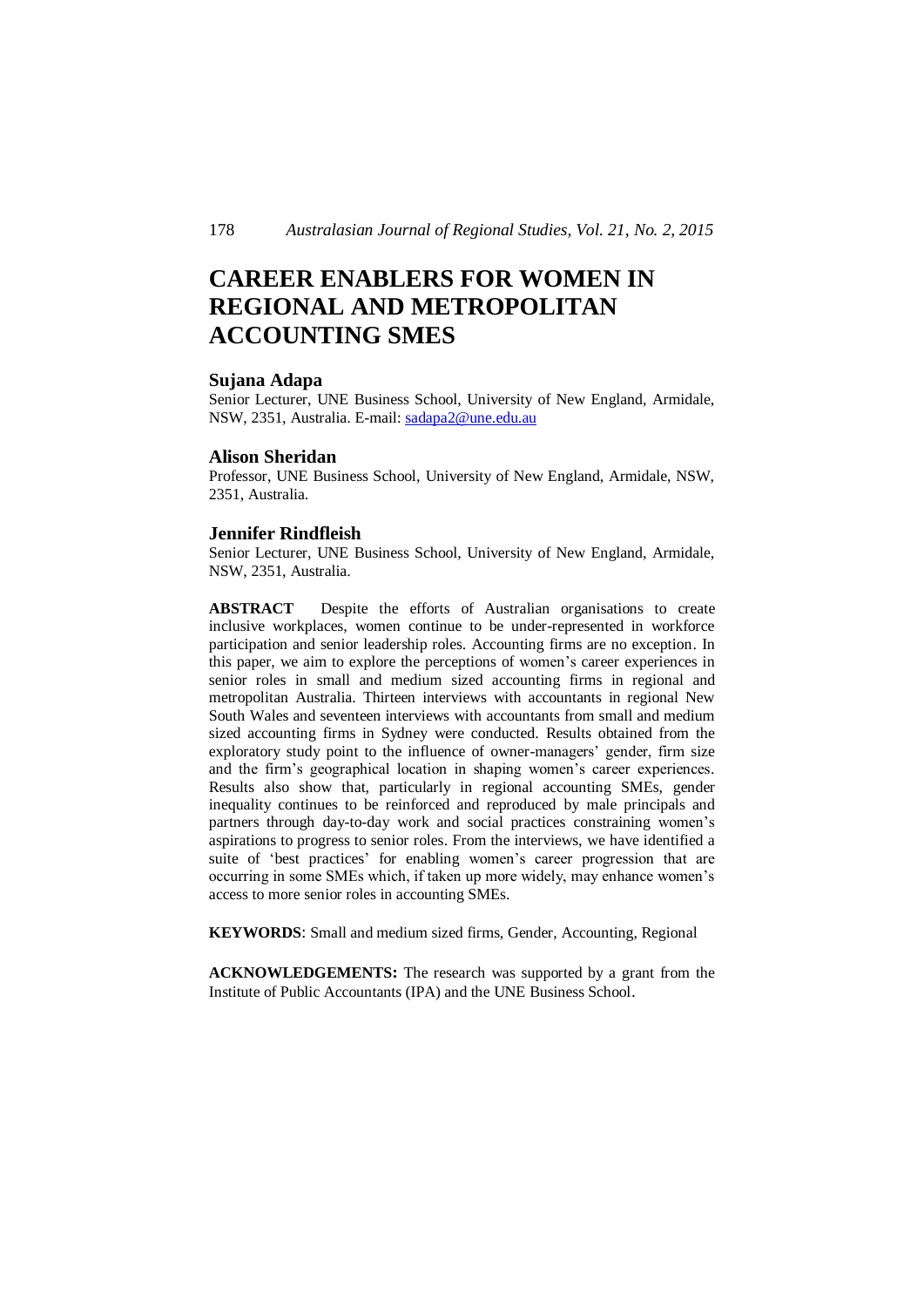### **1. INTRODUCTION**

 Women currently make up 49 per cent of qualified practicing accountants but these numbers are not translating to senior positions as Principals or Partners. The under-representation of women in senior roles in the accounting profession continues to be a challenge and warrants further investigation (Kornberger *et al*., 2010). The accounting profession has traditionally been dominated by established male power structures that make it difficult for women to progress in their careers (Twomey *et al.*, 2002; Kornberger *et al*., 2010). Although technical and professional qualifications of women working in contemporary accounting firms are comparable to men, recognition and success at the higher levels of the profession eludes women. While more women enter the profession as junior accountants or trainees than their male counterparts, they leave the profession such that only 19 per cent of senior roles are held by women (AICPA, 2011; Hewlett *et al*., 2011).

 Research on the career progression of women in the accounting profession highlights a myriad of factors that impede their elevation to senior roles. While the attainment of professional qualifications is an important measure of professional success, existing research neglects the experiences and perceptions of women in the accounting profession. Much of the existing research in the Australian context has been focused on the large 'big four' accounting firms and the metropolitan operational context. In fact, research on female participation in regional businesses more generally has been neglected (Sheridan *et al.*, 2011).

 In this paper, our aim is to explore the perceptions of owner-managers of small and medium sized accounting firms in regional and metropolitan Australia, to identify if there are differences across location. First we provide a brief overview of the accounting firms operating in the Australian context followed by a more detailed discussion of women's presence in accounting firms and the wider evidence of the gendered practices within accounting firms. We then describe the approach we have taken to capturing owner-managers' perceptions of women's careers in accounting firms and explore the differences we found between those in regional and metropolitan locations. We suggest women's experiences are impacted by the gender of the owner-managers, the size of the firm and their location. Analysis of the themes that emerged from the respondents suggested women's experiences are impacted within the profession on the basis of stereotypical views. We conclude with recommendations on how best practices can be employed more widely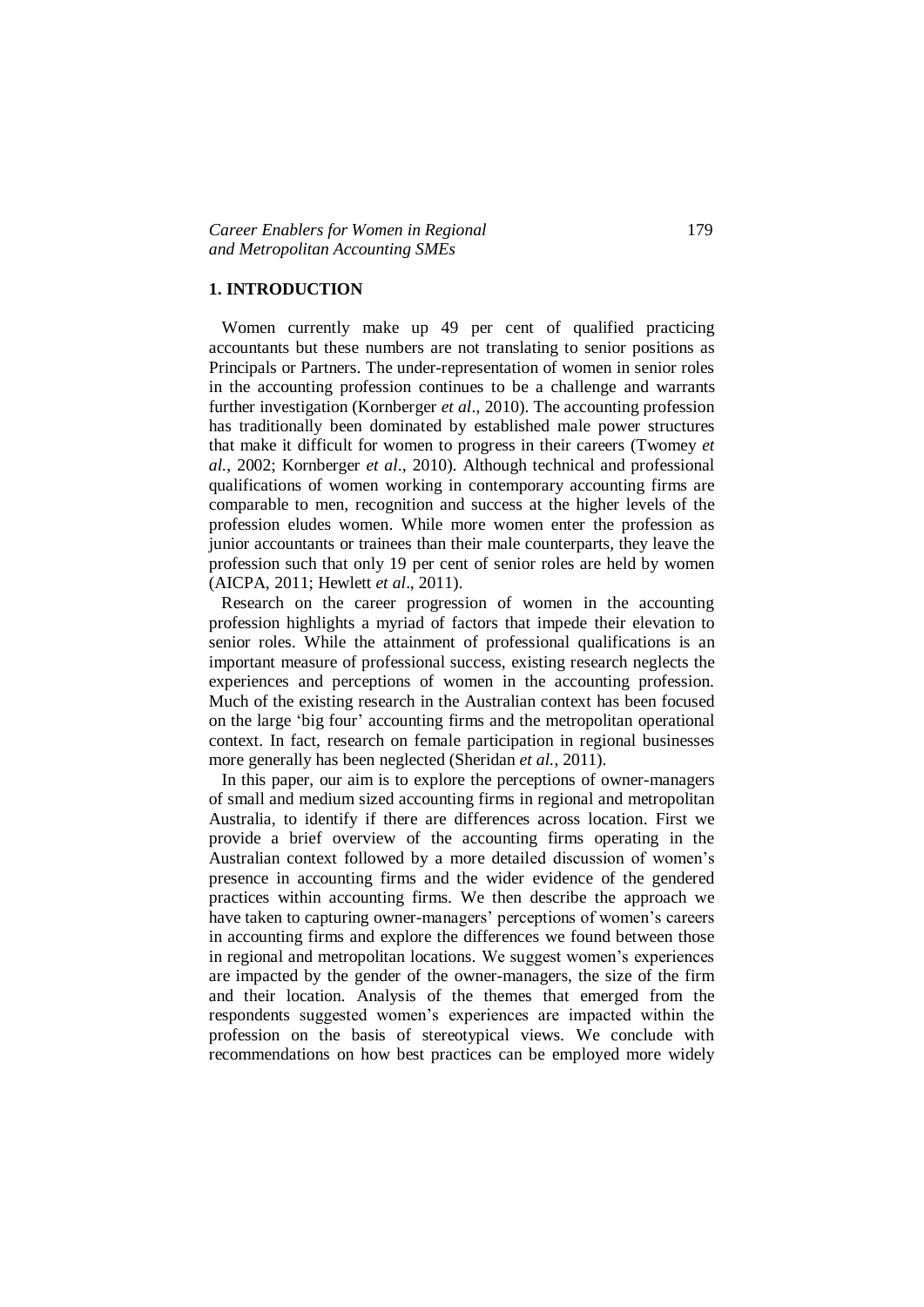and what lessons regional accounting SMEs may be able to learn from their metropolitan counterparts.

# **2. ACCOUNTING FIRMS IN AUSTRALIA**

 Approximately 90 per cent of employment in Australia is generated by Small and Medium sized Enterprises (SMEs). According to the Australian Bureau of Statistics (ABS, 2002), small firms are those that employ less than 20 workers, medium firms are those that employ between 20 and 199 workers and large firms are those that employ over 200 employees. Given that SMEs dominate in absolute numbers, they contribute in many and varied ways to the national economy. A large number of accounting firms operating in Australia are SMEs providing services to other small businesses within the communities in which they operate (Carr *et al*., 2010). They are integral to the economic well-being of their communities.

 Large accounting firms located in the metropolitan areas – often referred to as the 'Big Four' – have been the focus of most existing research, and small and medium sized accounting firms have been perceived as 'scaled down versions' of their larger counterparts (Alam and Nandan 2010, p. 464). Research focusing on small and medium sized accounting firms is a neglected area as 'one size' doesn't fit all and SMEs should not be viewed simply as smaller versions of larger firms. Specifically, SMEs are largely owner-manager operated; policies, procedures, rules and regulations are not standardized; SMEs also possess unique organisational structures. SMEs share distinct characteristics in terms of being more 'organic' compared to their larger counterparts (which are often identified to be more 'mechanistic' in nature) (Gilliland, 2008). There is evidence to show that small and medium-sized accounting firms struggle to attract skilled workers (Schoo *et al*., 2005; Becker *et al*., 2013) particularly in regional locations (Wines *et al*., 2013). The most recent State of the Regions report points to regional Australia continuing to decline relative to capital cities in terms of income, labour utilisation rates and economic prosperity (Australian Local Government Association, 2014). The Department of Employment report (2014) shows that filling positions requiring professional skills with extensive experience remains a challenge for regional employers.

 The demographer Bernard Salt (2011) has pointed to the increasing divisions between metropolitan (the haves) and regional Australia (the have nots). With a third of Australia's population living and working outside major cities, the impact on the opportunities for professionals in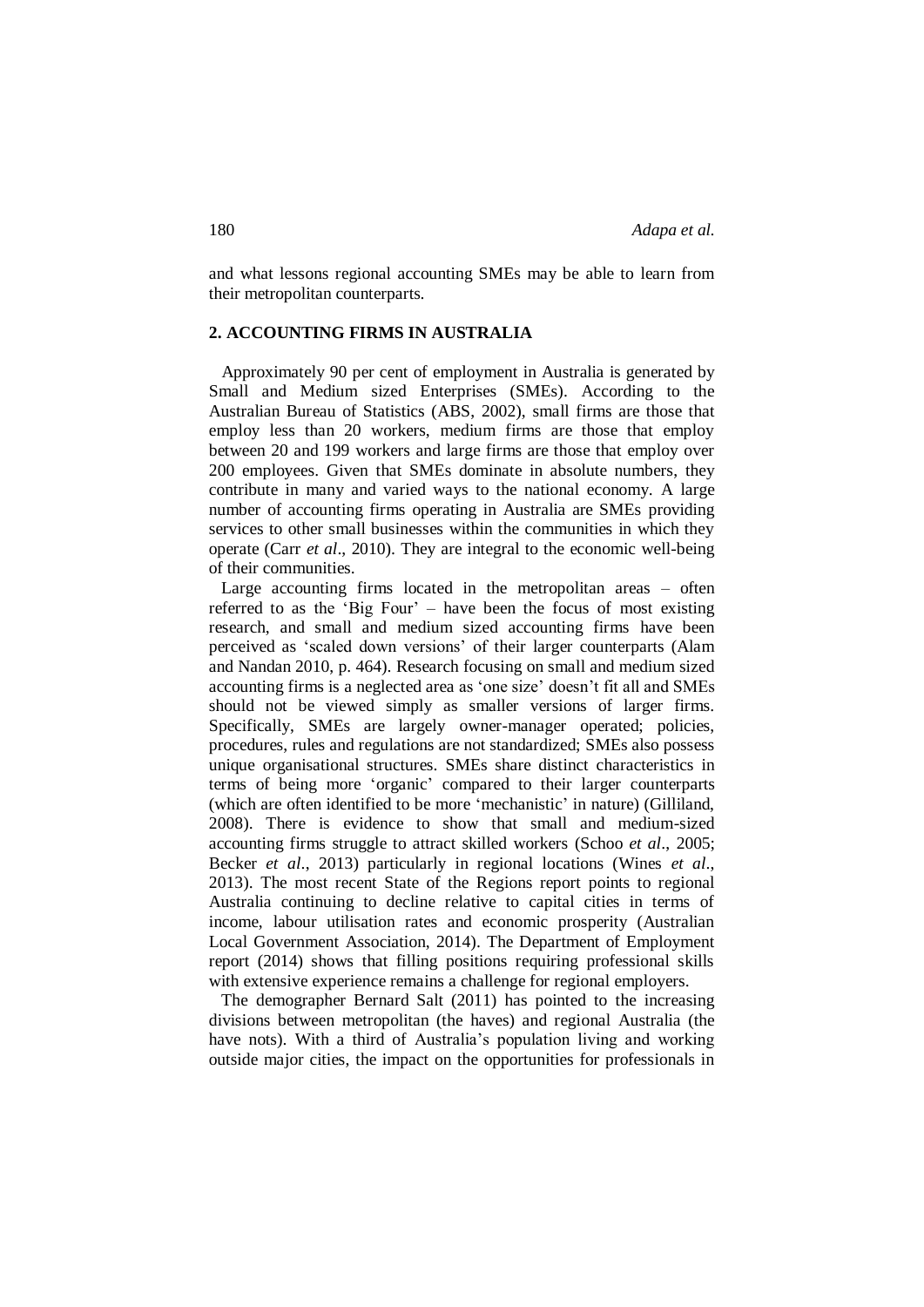## *Career Enablers for Women in Regional* 181 *and Metropolitan Accounting SMEs*

our regional communities as these divisions intensify has been identified as an ongoing problem, including for public accounting firms (Wines *et al*., 2013).

 The present study uses qualitative data gathered from owner-managers of small and medium sized regional and metropolitan accounting firms operating in Australia. Accounting firms are often viewed as highly taskoriented and are often criticised as being male dominated structures (Ciccotosto *et al*., 2008). The extant research has found that career advancement paths in the large (metropolitan) accounting firms tend to be inflexible and have often forced women to leave the profession voluntarily (Almer *et al*., 2012; Kornberger *et al*., 2010). Given the contextual differences between the large and SME accounting firms, we wanted to better understand the small and medium sized accounting firms approaches to the career advancement of female employees, and whether women's career opportunities and experiences in accounting SMEs differed on the basis of their regional or metropolitan location.

# **3. WOMEN'S PRESENCE IN ACCOUNTING FIRMS**

 The Australian accounting profession was shaped largely by men, with women being denied membership status until 1916 (Cooper, 2010). While organisational theory often presents as gender neutral, Acker (1990) provides a persuasive analysis of how gender is an integral part of the daily processes and interactions that make up the organisation of work. Her seminal work on gendered organisations has profoundly influenced our understanding of the micro practices at work that reinforce male privilege, including within the accounting profession. Kornberger *et al*. (2010) demonstrate how gender sub-structures are played out within large accounting firms, and how these continue to disadvantage women's career progression in the accounting field.

 Although more women are graduating with accounting degrees and entering accounting firms, this increasing participation has not been reflected in numbers of women occupying senior roles in the profession (Kornberger *et al*., 2010; Lyonette and Crompton, 2008). The nature of work, the way work organised, how performance is assessed and merit defined have all been identified as barriers to women's career progression in accounting firms (Strachan and Barrett, 2006).

 Why should we care that women remain underrepresented in senior roles within the workplace? The arguments for increasing women's representation can be traced through a social justice lens and a business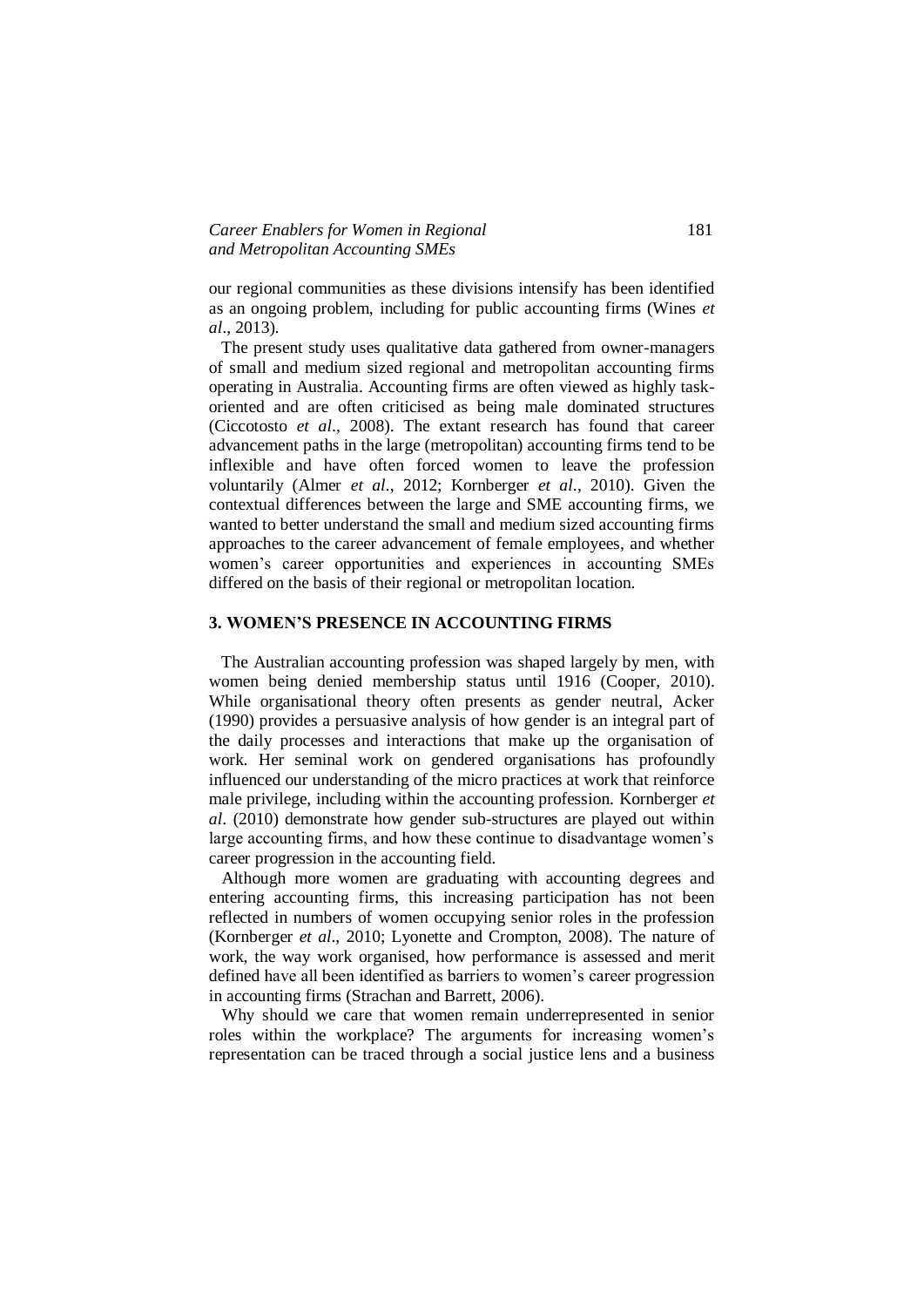lens. The social justice approach is grounded in the principles of both equity and difference (Young, 1994), where the focus is on benefits being shared more equitably across society (Strachan *et al.*, 2010). The business case for increasing diversity argues from an instrumental perspective; diversity contributes to organizational performance and there are direct benefits to the firm. For instance, employing women widens the labour pool and through harnessing their different perspectives, firms can better meet market needs (Thomas and Ely, 1996). The business benefits realised through a diversity strategy are recognised and promoted nationally (Workplace Gender Equality Agency, 2013), and over the past decade the business case has taken on more credence than the social justice case in the professional space (Kirton and Greene, 2010).

 Research highlighting the structural constraints experienced by women in their career advancement has identified that structural obstacles mainly relate to organisational and social barriers (Barker and Monks, 1998). The prevailing perception is that women are just 'different' from men and these perceived differences prevent women from taking on senior roles within the profession. Added to this, women's family responsibilities and related career breaks are not favourably viewed by male counterparts especially in the accounting and law professions. Although organisations provide a degree of flexibility and part-time work options, accessing these options by women is often not viewed positively by male colleagues (Johnson *et al.*, 2008). A rewarding work-life balance is perceived as difficult to achieve in the large accounting firms because of the pressure associated with the knowledge and time intensive work, client demands, organisational factors, and out of business hours socialization demanded by the profession (Charron and Lowe, 2005).

 The accounting profession is perceived as predominantly masculine and women are perceived to have to 'play the game' of men in order to progress in their careers (Adams and Harte, 1998). In this context, career breaks for bearing children are often perceived as hindering the performance of female accountants (Carnegie and Walker, 2007; Adapa *et al*., 2015). The predominance of stereotypical views about women as emotional, maternalistic and nurturing also prevent women taking up senior roles in the accounting profession. These 'feminine' characteristics are often viewed as incompatible with the managerial and leadership roles in the profession (Roberts, 2005), and can impact on women's access to senior roles. Studies have shown the difficulties women face in creating their professional identities in male-dominated professions where they are seen as 'lacking' (Nentwich and Kelan, 2014). While such studies generally do not interrogate location, we were keen to establish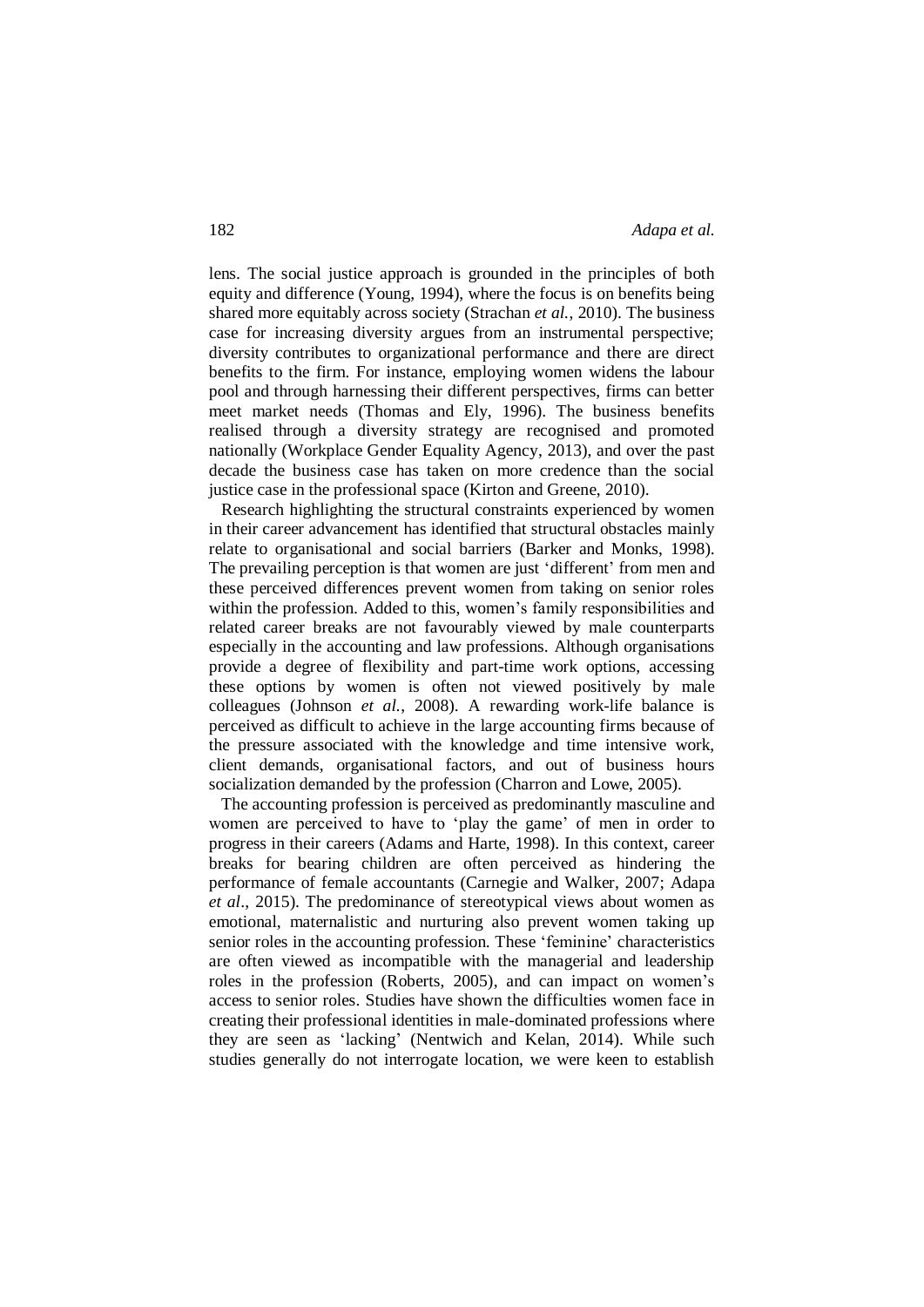whether there are differences in women's experiences across regional and metropolitan locations.

# **4. RESEARCH METHODOLOGY**

 Extant research on accounting firms tends to be quantitative in nature. For the purposes of better understanding the experiences of women in SME accounting firms, we used qualitative in-depth interviews to gather respondents' opinions and perceptions towards the career progression of women in small and medium sized accounting firms. Approval to carry out this research was granted by the UNE Human Research Ethics Committee. A total of 13 interviews were conducted with ownermanagers of regional small and medium sized accounting firms in Armidale and Tamworth for inclusion in the study. Similarly, 17 in-depth interviews were conducted with owner-managers of metropolitan small and medium sized accounting firms in Sydney. A snowball sampling method was followed. Snowball sampling is a non-probability and purposive sampling technique and was a pragmatic means to identify our sample. Respondents with whom the principal researcher made the initial contact provided connections within their networks as potential participants (Heckathorn, 2011).

 Face-to-face interviews were deemed to be the best way to uncover the meanings, opinions and perceptions shared by the respondents. The series of questions posed to the interviewees included:

- What are the overall ratios of male and female accountants within your firm (at all levels)?
- Why do you think these patterns are prevalent?
- What measures do you have in place to develop women's careers in your firm?
- Is there any regular reflection on gender patterns in your firm?

 The duration of each interview with the respondents ranged from 45 minutes to one hour. The interviews were audio recorded, transcribed and systematically analysed and assessed for thematically similar words and phrases (Langdridge, 2004). We employed a thematic matrix display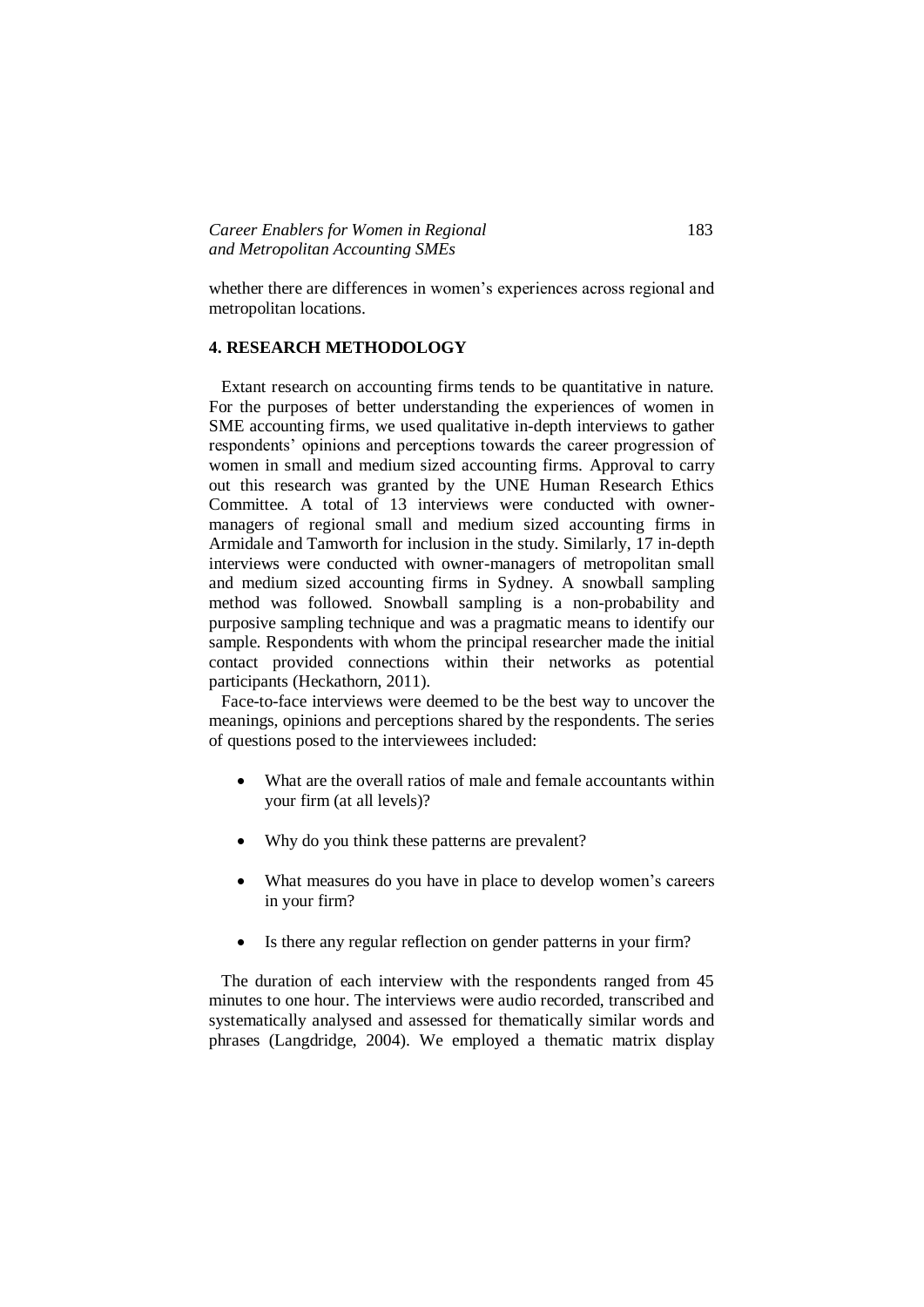analysis technique to understand the 'conceptual coherence' of similar responses provided by respondents (Miles and Huberman, 1994). The first display matrix considered individual respondents as the unit of analysis and relevant comparisons were carried out. The initial case-bycase matrix was followed by data condensation whereby data was organised around relevant themes providing an overview of the organisation of the identified themes across the data set as a whole (King and Horrocks, 2010). In representing our data, we provide a tabular depiction of themes by firm size, gender of owner-manager and location and draw on direct quotes from participants to support particular themes.

# **5. DEMOGRAPHIC PROFILE OF THE RESPONDENTS**

 The demographic profile of the respondents' is presented in Table 1. Demographic factors such as average age, income level, education level and the number of years working in the accounting profession varied to a significant extent. The age range of the respondents varied from 37 to 64 years. The accounting firms operating in Sydney included senior roles as 'Principals' or 'Partners' at a much younger age (37-40 years) compared to their counterparts working in regional accounting firms where the minimum age for promotion to principal was 50 years. Respondents' annual income ranged from \$100 000 to \$270 000. The owner-managers of the metropolitan firms attracted higher salaries compared to ownermanagers working in regional firms.

**Table 1.** Demographic Profile of the Respondents.

| Age                | $37-64$ years                    |
|--------------------|----------------------------------|
| Level of income    | $$100 000 - $270 000$ (per year) |
| Level of education | <b>TAFE</b> to Masters           |
| Number of years    | $10-36$ years                    |
| Course the Authors |                                  |

Source: the Authors.

 Similarly, the respondents' level of education exhibited considerable variability from TAFE (vocational level education) to Masters qualifications. A majority of the owner-managers interviewed from the metropolitan accounting firms possessed Masters qualifications. The number of years spent in the accounting profession also varied from 10 to 36 years. Accountants working in metropolitan areas progressed in their careers at a faster pace compared to accountants working in regional areas. The majority of the owner-managers participated in the study were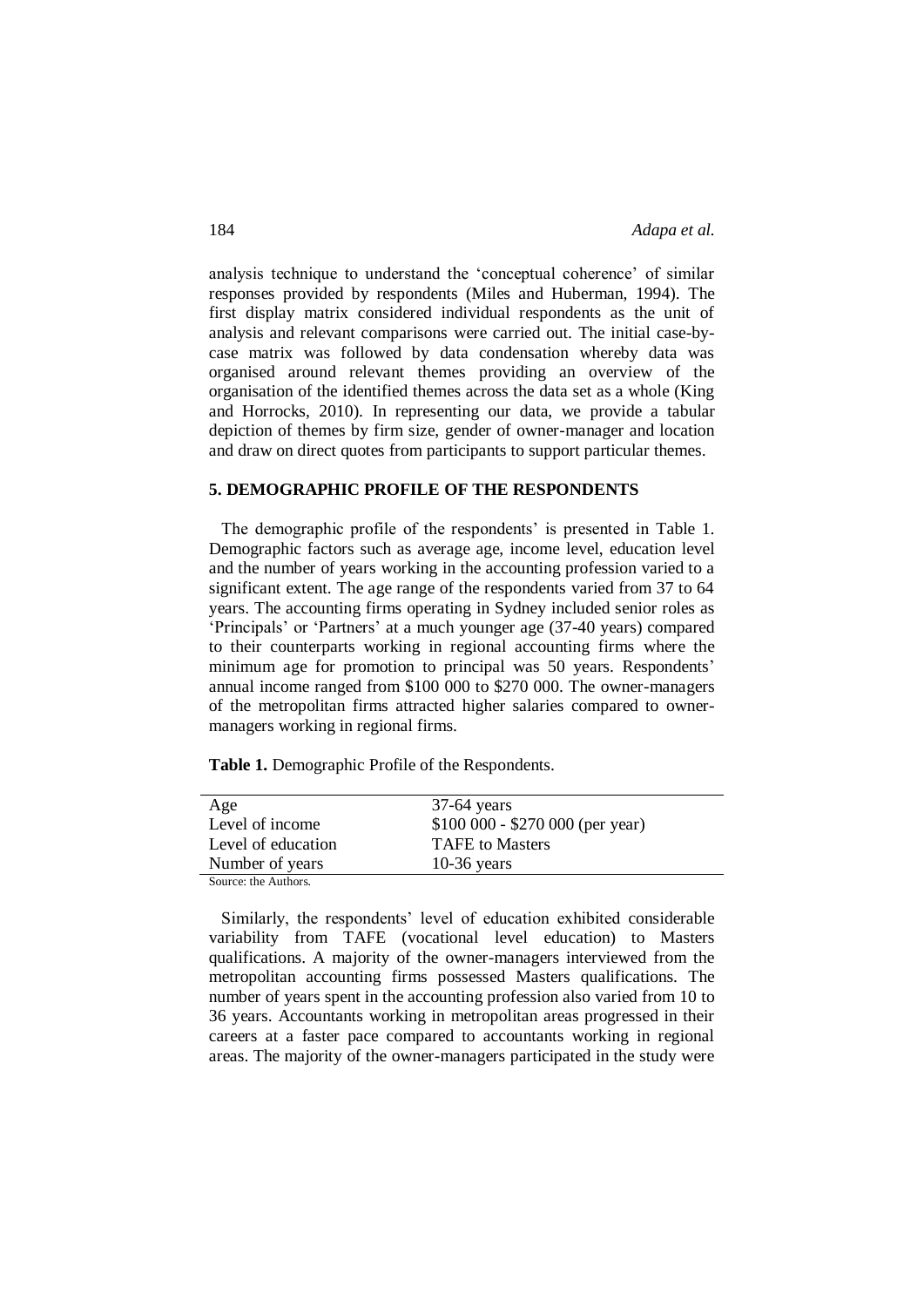also affiliated to professional bodies such as CPA Australia, the Institute of Chartered Accountants Australia (ICAA), the Institute of Public Accountants (IPA), the National Tax and Accountants Association (NTAA) and the Australian Institute of Management (AIM). Responses provided by the owner-managers differed on the basis of their gender, the size of the firm and the geographical context of the firm.

### **6. RESULTS**

 The responses provided by the owner-managers of the small and medium sized accounting firms operating in regional and metropolitan Australia provided some interesting insights. This group elicited differences of opinion in terms of the under-representation of women in senior roles and factors that contribute to or inhibit the career progression of women in the accounting profession on the basis of gender, firm size and firm location. Each of the key themes that emerged is described below by owner-manager's gender, firm size and firm location.

# *Theme 1: Flexible Work Practices*

 Firstly, owner-managers from regional small and medium sized accounting firms agreed that gender-based discrimination occurs and that women are under-represented in senior roles within the accounting profession. Table 2 contains verbatim comments related to the presence or absence of flexible work practices reflecting women's career progression or under representation on the basis of owner manager's gender, firm size and firm location. Small sized regional accounting firms with female principals and small sized metropolitan accounting firms with female and male principals seem to be embracing flexible work practices in their firms, allowing women to progress to senior roles. Respondent # 12 a female principal working in a small sized regional accounting firm appreciated the type of flexibility in smaller firms and associated 'job satisfaction' and 'work, career and family balance'. Female principals from small sized metropolitan accounting firms commented that the size of the firm allowed ample flexibility fostering gender equality in senior roles within their firms. Male principals working in metropolitan small sized accounting firms appreciated the capabilities and qualifications of women working in similar roles. Access to flexible work and leave options did not have negative connotations and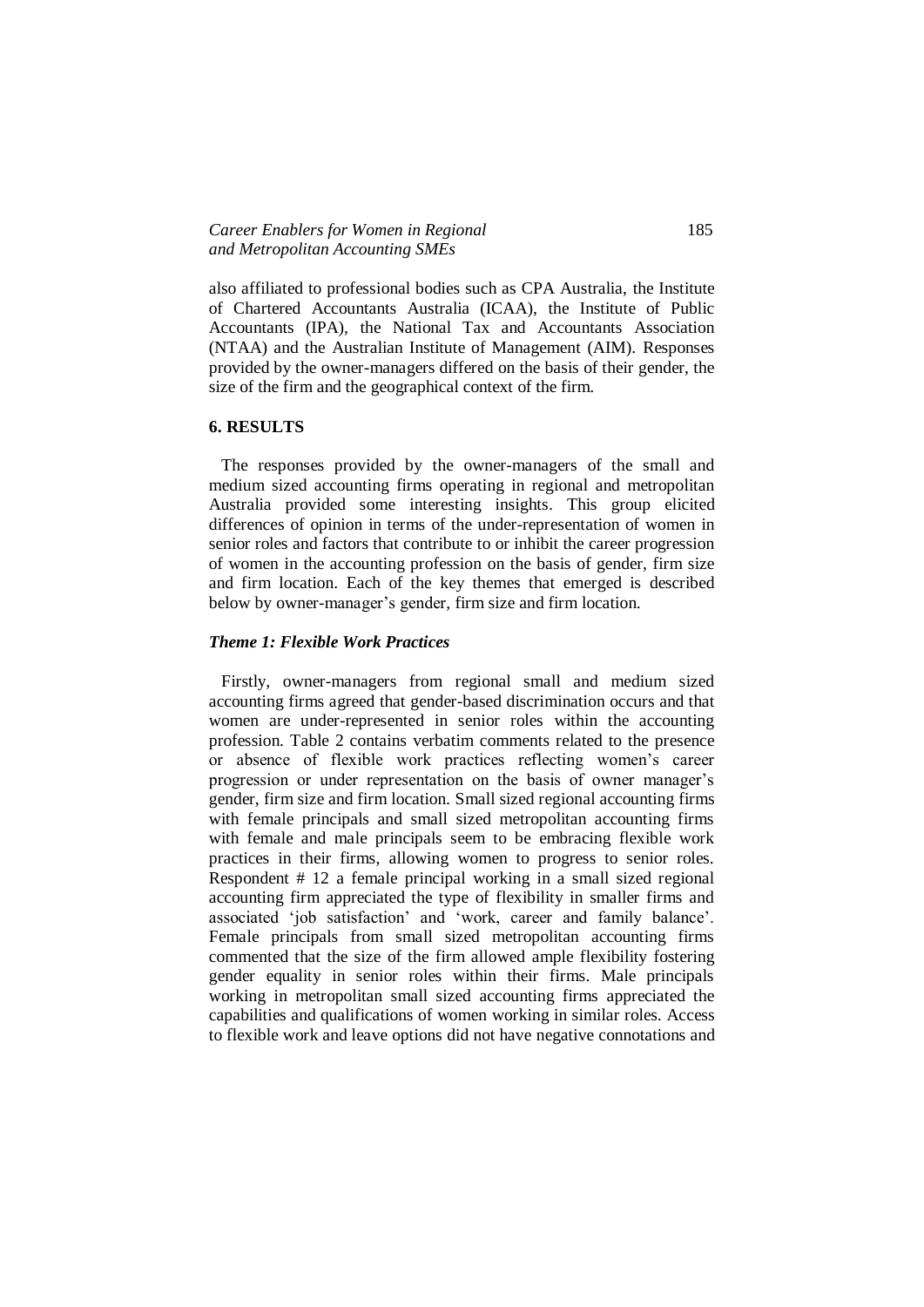these respondents made efforts to discuss workplace issues with female colleagues by way of informal career advice forums.

 However male and female principals and partners working in the medium sized regional and metropolitan accounting firms noted the profit orientation of their firms as a reason for not considering flexible or parttime work options. For example respondent # 1, a female principal to a medium sized regional accounting firm highlighted how the male dominated regional accounting firms lacked appropriate support mechanisms in terms of the provision of flexibility in work practices to female employees. The respondent also stated that a majority of the employees working in the firm operate in isolation. Similarly respondent # 17, a male principal working in a medium sized metropolitan accounting firm commented on the relative importance that they place on offering 'quality and timely service' to their 'high net worth clients' and associated 'lack of flexible work options'. In addition, women undertaking part-time employment options or having career breaks are considered to add to the under-representation of women in senior roles in the accounting profession.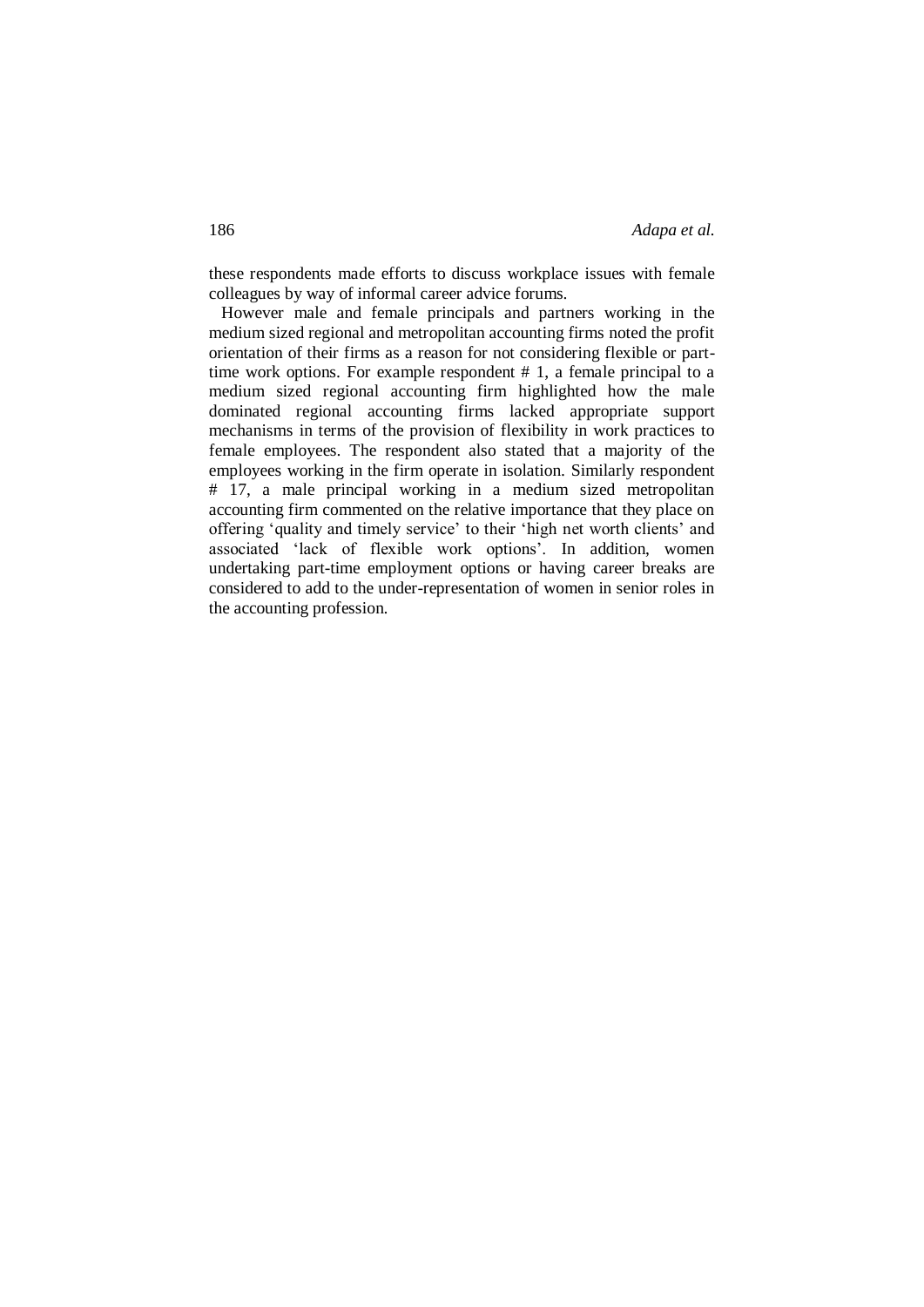# *Career Enablers for Women in Regional* 187 *and Metropolitan Accounting SMEs*

# **Table 2.** Flexible Work Practices.

| <b>Regional Accounting Firms</b>                                                                                                                                                                                                                                                                                                                                                                                                                                                                                                                                                                                           |                                                                                                                                                                                                                                                                                                                                                                                                                                                                                                                                                                                            |  |
|----------------------------------------------------------------------------------------------------------------------------------------------------------------------------------------------------------------------------------------------------------------------------------------------------------------------------------------------------------------------------------------------------------------------------------------------------------------------------------------------------------------------------------------------------------------------------------------------------------------------------|--------------------------------------------------------------------------------------------------------------------------------------------------------------------------------------------------------------------------------------------------------------------------------------------------------------------------------------------------------------------------------------------------------------------------------------------------------------------------------------------------------------------------------------------------------------------------------------------|--|
| Small sized regional accounting firm,<br>Respondent #12, Female Principal<br>"I wouldn't become a partner at franchisee<br>firms  due to the complexities with work,<br>career and family balance. I know how to<br>pace my efforts and balance my family and<br>career in a smaller firm in the principal<br>role. It is just the organisation culture and<br>I think  that the employees in a smaller<br>firm have more job satisfaction and<br>enhanced flexibility. This is the choice that<br>I have made!"                                                                                                           | Small sized regional accounting firm,<br>Respondent # 11, Male Principal<br>"Firms of our size cannot afford to have<br>flexible and part-time work options to our<br>Certain<br>procedures<br>employees.<br>are<br>formalised in our firm and we cannot<br>change these for our female staff."                                                                                                                                                                                                                                                                                            |  |
| Medium sized regional accounting firm,<br>Respondent # 1, Female Principal<br>"we can't afford to offer any sort of<br>flexibility to our female employees. Most of<br>our employees work in isolation."                                                                                                                                                                                                                                                                                                                                                                                                                   | Medium sized regional accounting firm,<br>Respondent # 10, Male Principal<br>" existing work practices in our firm<br>seem to be fine. We are generating profits<br>and our employees (including female staff<br>never asked us for flexible or part-time<br>work options."                                                                                                                                                                                                                                                                                                                |  |
| <b>Metropolitan Accounting Firms</b>                                                                                                                                                                                                                                                                                                                                                                                                                                                                                                                                                                                       |                                                                                                                                                                                                                                                                                                                                                                                                                                                                                                                                                                                            |  |
| Small sized metropolitan accounting firm,<br>Respondent #4, Female Principal<br>"looking at the overall ratios of the male<br>versus female staff in our firm, we think<br>there is no discrimination within the firm<br>on the basis of the gender related aspect.<br>Gender equality to some extent in our firm<br>is mainly due to the flexible work options<br>and the support that we give to our female<br>employees. Female staff members are made<br>aware of the flexible work options<br>available to them during the induction<br>program that our firm runs over the first<br>two weeks of their appointment." | Small sized metropolitan accounting firm,<br>Respondent # 5, Male Principal<br>"I do not see women accessing flexible<br>work options in our firm as a problem at<br>all.<br>We encourage our female staff<br>members<br>seek<br>professional<br>to<br>qualifications. We offer our complete<br>support for our employees to achieve their<br>goals."                                                                                                                                                                                                                                      |  |
| Medium sized metropolitan accounting<br>firm, Respondent #16, Female Partner<br>"decision-making is with<br>the male<br>principals in our firm. I think flexible and<br>part-time work options will benefit our<br>female staff (currently we do not support).<br>But we have to monitor our firm's profits in<br>the profession as well as competition is<br>massive."                                                                                                                                                                                                                                                    | Medium sized metropolitan accounting<br>firm, Respondent #17, Male Principal<br>"we serve high net worth clients. They<br>give repeat business to our firm and often<br>introduce new clients. We have to keep our<br>clients happy by offering timely and quality<br>service. Our firm supports maternity leave.<br>We do not have any procedures in place to<br>support flexible work options for the<br>$\mathcal{L}_{\text{max}}$ , $l = \mathcal{L}_{\text{max}}$ , $\mathcal{L}_{\text{max}}$ , $\mathcal{L}_{\text{max}}$ , $\mathcal{L}_{\text{max}}$ , $\mathcal{L}_{\text{max}}$ |  |

**Senale staff working in our firm.**"<br>Note: Respondents were numbered from 1-13 for regional accounting firms and 1-17 for metropolitan accounting firms so respondent #<br>may be the same for respondents from different categor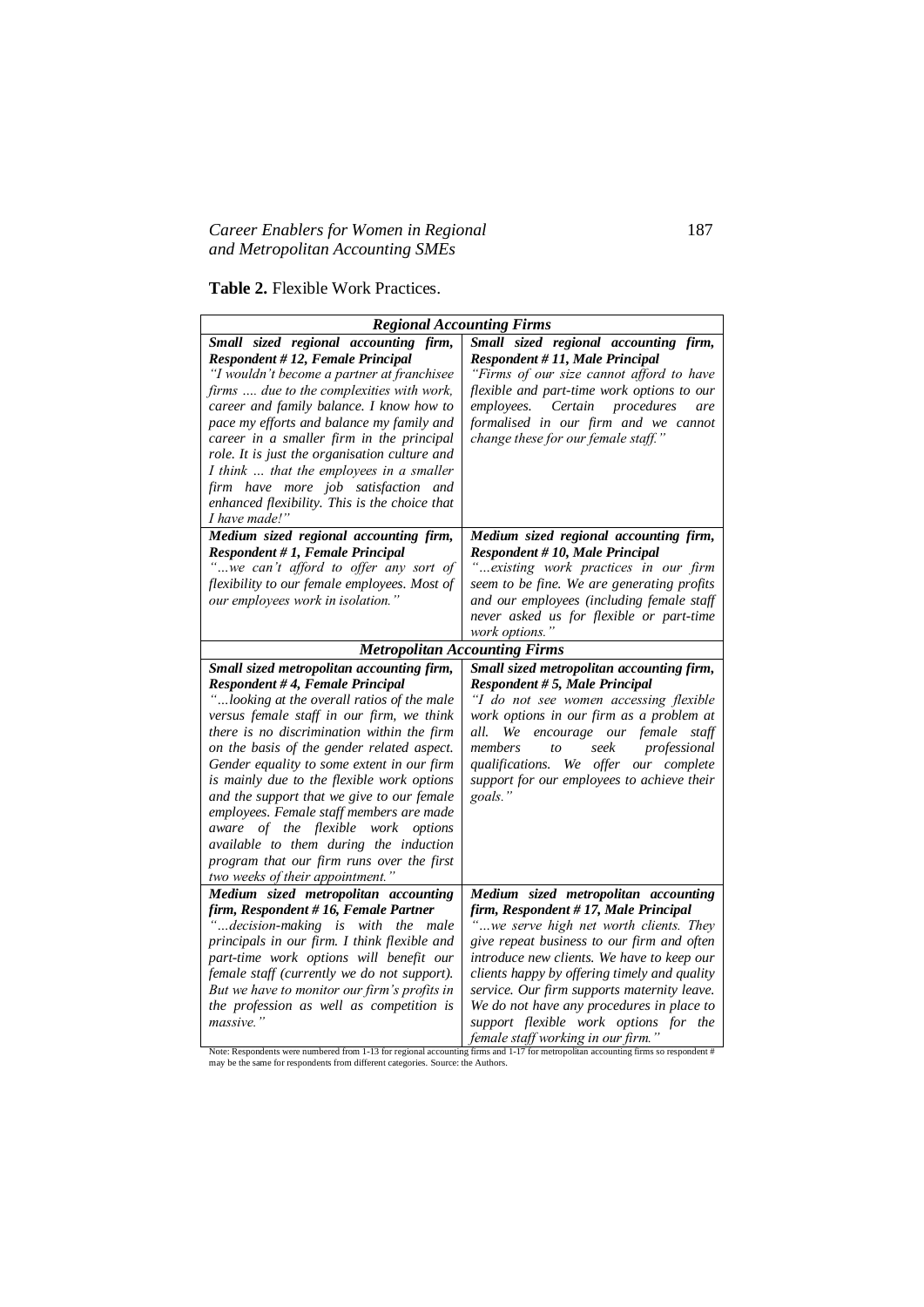#### *Theme 2: Career Guidance*

 The owner-managers from the regional and metropolitan small and medium sized accounting firms shared their perceptions on career guidance that they offer to their employees. Table 3 presents verbatim comments related to the presence or absence of sufficient career guidance reflecting women's career progression or under representation on the basis of owner manager's gender, firm size and firm location. Respondent # 5, a senior woman working as a principal in a small sized regional accounting firm, related the 'coordination' within the profession amongst small firms, and commented that gender discrimination never existed and acknowledged the 'career advice' offered to the firm's employees. Respondent #15, another senior woman working as a principal in small sized metropolitan accounting firm, attributed her career progression to a good working environment, collegiality and value-laden relationships. This female principal from a small sized metropolitan accounting firm, also noted the availability of a range of support mechanisms to coemployees such as flexible work options, monetary and other forms of support provided by the firm to improve skills; informal communication was also valued in this context.

 The mentoring models existing within this employment context were greatly appreciated by the respondents and outweighed common issues related to meeting the deadlines, developing a profitable client base, and access out of ordinary business hours. Even respondent # 5, a male principal working in small sized metropolitan accounting firm commented on the 'complete support' that their firm offers to their employees through 'informal mentoring' and 'annual career advice forum'. The owner managers of the medium sized accounting firms in regional and metropolitan locations seem to score less in terms of the career guidance that they offer to their employees. For example respondent # 8, a male principal working in a regional medium sized accounting firm commented 'not to interfere' with staff study options and respondent # 8, another male principal working in a medium sized metropolitan accounting firm noted the less importance that the firm places on 'career advice' and 'mentoring'.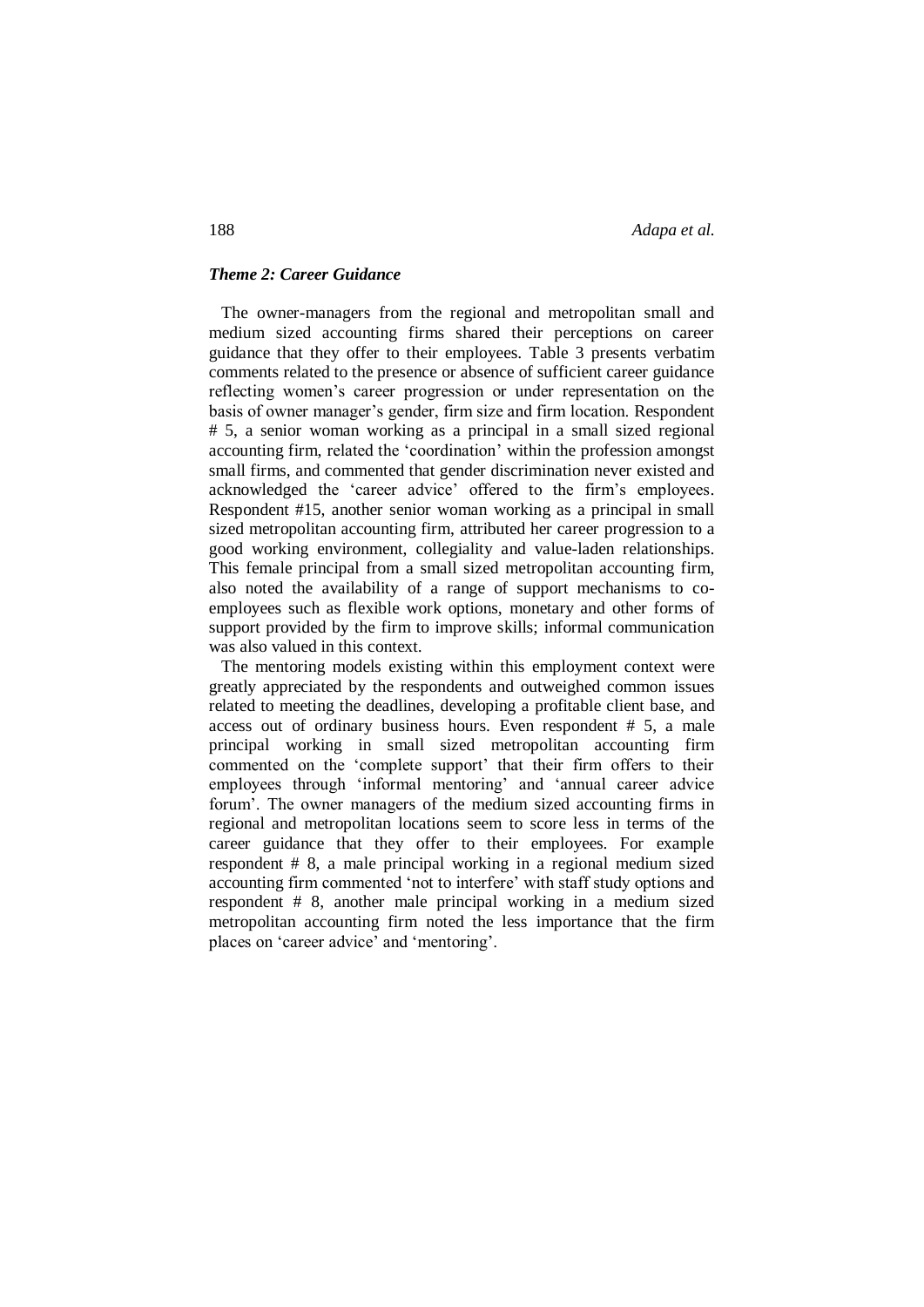# *Career Enablers for Women in Regional* 189 *and Metropolitan Accounting SMEs*

**Table 3.** Career Guidance.

| <b>Regional Accounting Firms</b>            |                                                |  |  |  |
|---------------------------------------------|------------------------------------------------|--|--|--|
| Small sized regional accounting firm,       | Small sized regional accounting firm,          |  |  |  |
| Respondent # 5, Female Principal            | Respondent # 6, Male Principal                 |  |  |  |
| "small firms work in coordination and       | "we do not usually discuss about               |  |  |  |
| help each other. We offer career advice to  | mentoring. We do informally encourage          |  |  |  |
| all of our employees."                      | our staff members to upskill their careers     |  |  |  |
|                                             | but it is not formalised.'                     |  |  |  |
| Medium sized regional accounting firm,      | Medium sized regional accounting firm,         |  |  |  |
| <b>Respondent #3, Female Partner</b>        | Respondent #8, Male Principal                  |  |  |  |
| "Career advice and professional support     | "we provide minimum leave to our staff         |  |  |  |
| was never discussed within the firm. As     | support<br>their<br>members<br>$\iota$<br>exam |  |  |  |
| long as the staff handle accounting related | preparation. We do not interfere with our      |  |  |  |
| functions seniors in the firm are happy."   | staff study plans."                            |  |  |  |
| <b>Metropolitan Accounting Firms</b>        |                                                |  |  |  |
| Small sized metropolitan accounting firm,   | Small sized metropolitan accounting firm,      |  |  |  |
| Respondent # 15, Female Principal           | Respondent #5, Male Principal                  |  |  |  |
| "Adequate support mechanisms are what       | "We offer our complete support for our         |  |  |  |
| we need in place and we have them in our    | employees to achieve their goals. Also         |  |  |  |
| firm. For example I was coached and         | occasionally we have informal mentoring        |  |  |  |
| mentored by our firm's most senior male     | through our performance planning process.      |  |  |  |
| principal. I also accessed flexible work    | Senior members of the firm run annual          |  |  |  |
| options when I had my two children. I       | career advice forum (informal). Usually        |  |  |  |
| worked hard when I came back from my        | this forum is linked with the end of year      |  |  |  |
| maternity leave and developed the client    | Christmas celebrations."                       |  |  |  |
| base with the help of my male colleagues. I |                                                |  |  |  |
| think it is the firm environment and        |                                                |  |  |  |
| relationship within the firm that matter."  |                                                |  |  |  |
| Medium sized metropolitan accounting        | Medium sized metropolitan accounting           |  |  |  |
| firm, Respondent # 6, Female Partner        | firm, Respondent #8, Male Principal            |  |  |  |
| "I am aware that our firm encourages our    | "We offer monetary support for our staff to    |  |  |  |
| employees to access leave if required       | support their university education. We also    |  |  |  |
| during exams time. We also offer a bit of   | allow them to attend training workshops.       |  |  |  |
| support their<br>university<br>money<br>to  | Career advice and mentoring is not             |  |  |  |
| education."                                 | something that we discuss in our meetings      |  |  |  |
|                                             | on a regular basis."                           |  |  |  |

Note: Respondents were numbered from 1-13 for regional accounting firms and 1-17 for metropolitan accounting firms so 'respondent #' may be the same for respondents from different categories. Source: the Authors.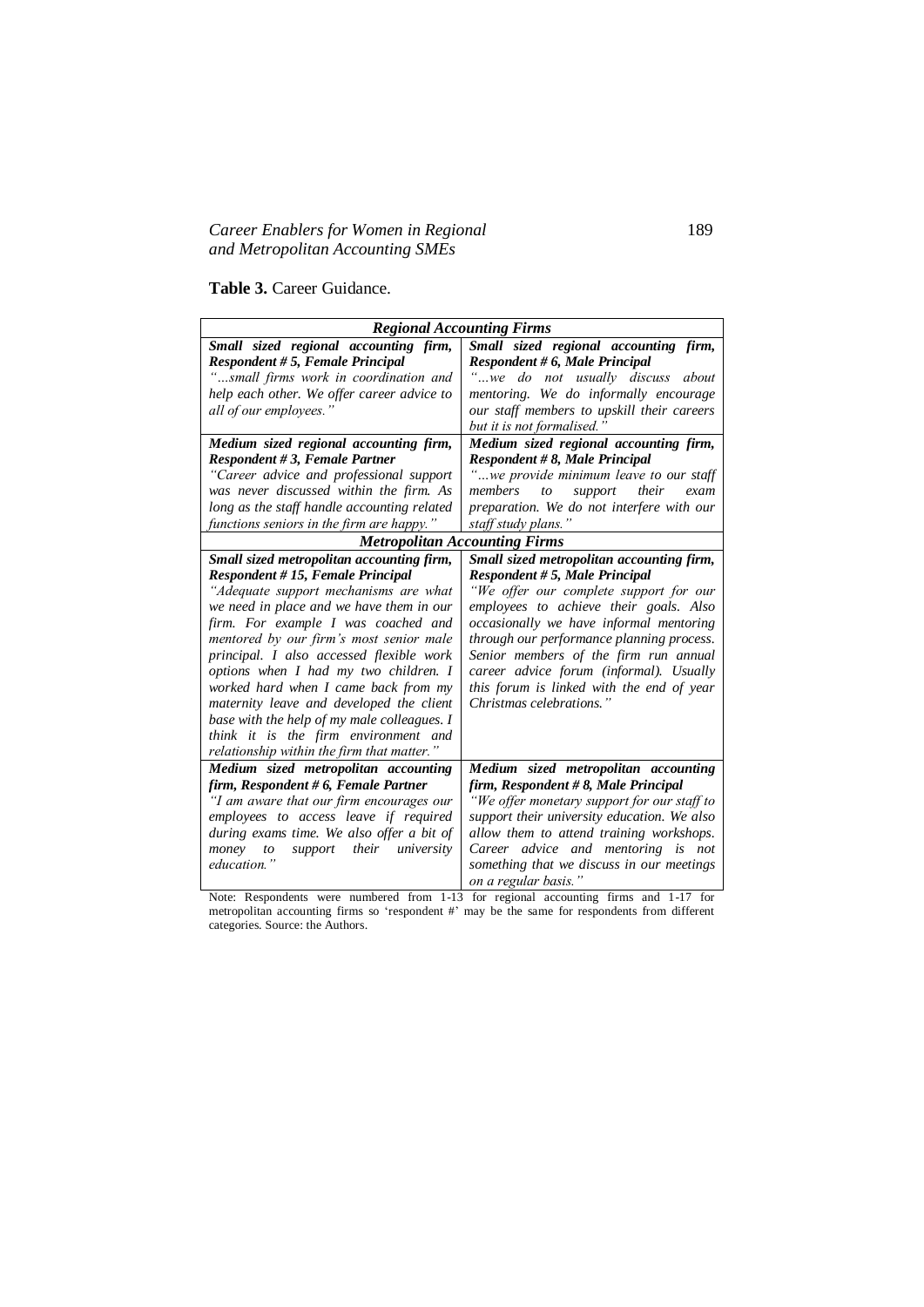190 *Adapa et al.*

#### *Theme 3: Pay Discrimination*

 The owner-managers from the regional and metropolitan small and medium sized accounting firms shared their perceptions on the prevalent pay discrimination in the profession. Table 4 presents verbatim comments related to the presence or absence of pay discrimination reflecting women's career progression or under representation on the basis of owner manager's gender, firm size and firm location. For example respondent # 6, a male principal working in a small sized regional accounting firm noted the prevalence of gender-based pay discrimination for 'networking' type of work to male accountants and related the cultural normalization of the discrimination to women's under-representation in senior roles in regional firms. Similar views were shared by another respondent # 10, a male principal working in a medium sized regional accounting firm who attributed the out of business hours non availability of female employees to family related commitments. It seems male employees are compensated with 'attractive incentives' for their engagement with networking related activities.

 The absence of pay discrimination is attributed to the career progression of women in the accounting profession by male and female owner managers in small sized regional and metropolitan accounting firms. Respondent # 4, a female principal working currently in a small sized metropolitan accounting firm commented that the discrimination experienced in terms of pay with a medium sized firm earlier allowed her to implement sufficient 'care' in embracing equal 'pay rates'. Respondent # 5, a male principal working in a small sized metropolitan accounting firm noted that the pay varies in their firm only on the basis of 'seniority' thus allowing for women to occupy senior roles in the profession.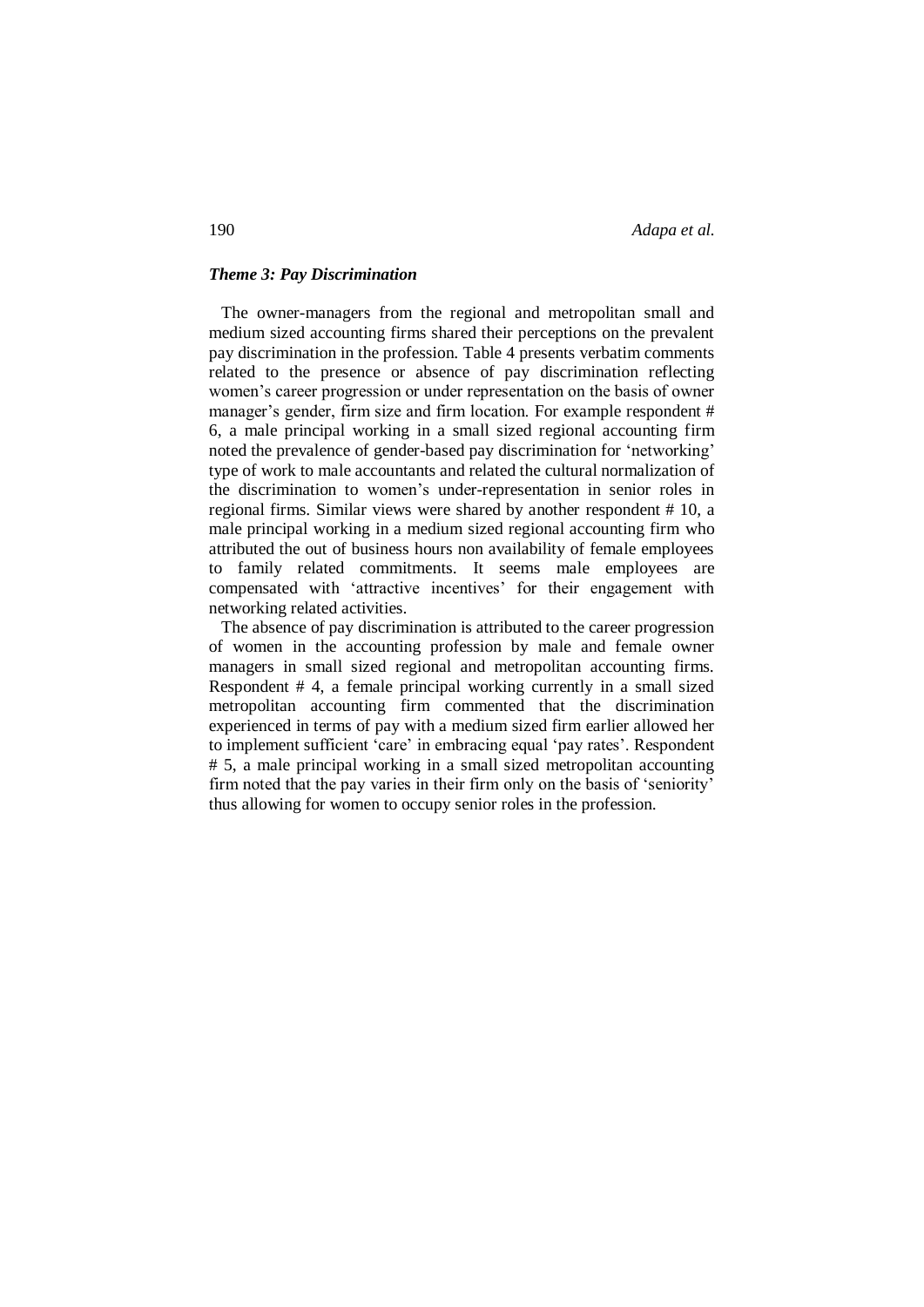# *Career Enablers for Women in Regional* 191 *and Metropolitan Accounting SMEs*

**Table 4.** Pay Discrimination.

| <b>Regional Accounting Firms</b>                                                                                                                                                                                                                                                                                                                                                                                         |                                                                                                                                                                                                                                                                                                                                                                                                                   |  |  |  |  |
|--------------------------------------------------------------------------------------------------------------------------------------------------------------------------------------------------------------------------------------------------------------------------------------------------------------------------------------------------------------------------------------------------------------------------|-------------------------------------------------------------------------------------------------------------------------------------------------------------------------------------------------------------------------------------------------------------------------------------------------------------------------------------------------------------------------------------------------------------------|--|--|--|--|
|                                                                                                                                                                                                                                                                                                                                                                                                                          |                                                                                                                                                                                                                                                                                                                                                                                                                   |  |  |  |  |
| Small sized regional accounting firm,<br>Respondent # 5, Female Principal<br>"I was paid less than a male colleague for<br>the similar type of work I did earlier in a<br>different accounting firm. I have taken care<br>in my firm not to pay differently for similar<br>type of work. I also usually check with our<br>female employees whether<br>they<br>are<br>interested in taking on marketing type of<br>work." | Small sized regional accounting firm,<br>Respondent # 6, Male Principal<br>"We have high net worth clients and often<br>out of business hours networking is a<br>compulsory activity. Our<br>female<br>employees have children and family<br>commitments after the normal working<br>hours. Only our male employees are<br>available to engage in these networking<br>activities and they have to be paid more in |  |  |  |  |
|                                                                                                                                                                                                                                                                                                                                                                                                                          | the form of incentives for their efforts."                                                                                                                                                                                                                                                                                                                                                                        |  |  |  |  |
| Medium sized regional accounting firm,<br>Respondent #13, Female Principal<br>"Anyway accounting firms are known for<br>their male domination or representation.<br>Added to this is the pay discrimination for<br>the same type and amount of work. I feel<br>this could be the reason for women being<br>not interested in progressing to senior<br>roles."                                                            | Medium sized regional accounting firm,<br>Respondent #10, Male Principal<br>"We are aware that our female staff<br>members are not available out of business<br>because<br>their family<br>hours<br>of<br>commitments. Obviously our male staff<br>members make themselves available for<br>networking with our clients. We have to<br>pay attractive incentives for their out of                                 |  |  |  |  |
|                                                                                                                                                                                                                                                                                                                                                                                                                          | business hours related work."                                                                                                                                                                                                                                                                                                                                                                                     |  |  |  |  |
| <b>Metropolitan Accounting Firms</b>                                                                                                                                                                                                                                                                                                                                                                                     |                                                                                                                                                                                                                                                                                                                                                                                                                   |  |  |  |  |
| Small sized metropolitan accounting firm,<br>Respondent #4, Female Principal<br>"I have worked in a medium sized<br>accounting firm five years back and the pay<br>seemed to be very different to what men<br>earn in a similar role. I have taken care in<br>our firm to not to reflect this variance in<br>pay rates."                                                                                                 | Small sized metropolitan accounting<br>firm, Respondent #5, Male Principal<br>"The pay scale for male and female<br>accountants working in our firm is similar.<br>The pay varies on the basis of seniority."                                                                                                                                                                                                     |  |  |  |  |
| Medium sized metropolitan accounting<br>firm, Respondent # 2, Female Partner<br>"Annual pay and incentives are different<br>for men and women working in<br>the<br>profession. Everybody is aware of this<br>discrimination.                                                                                                                                                                                             | Medium sized metropolitan accounting<br>firm, Respondent # 6, Male Principal<br>"Male accountants spend more time and<br>engage in networking with our high net<br>worth clients out of business hours. They<br>have to be paid extra to keep our business<br>going."                                                                                                                                             |  |  |  |  |

Note: Respondents were numbered from 1-13 for regional accounting firms and 1-17 for metropolitan accounting firms so respondent # may be the same for respondents from different categories. Source: the Authors.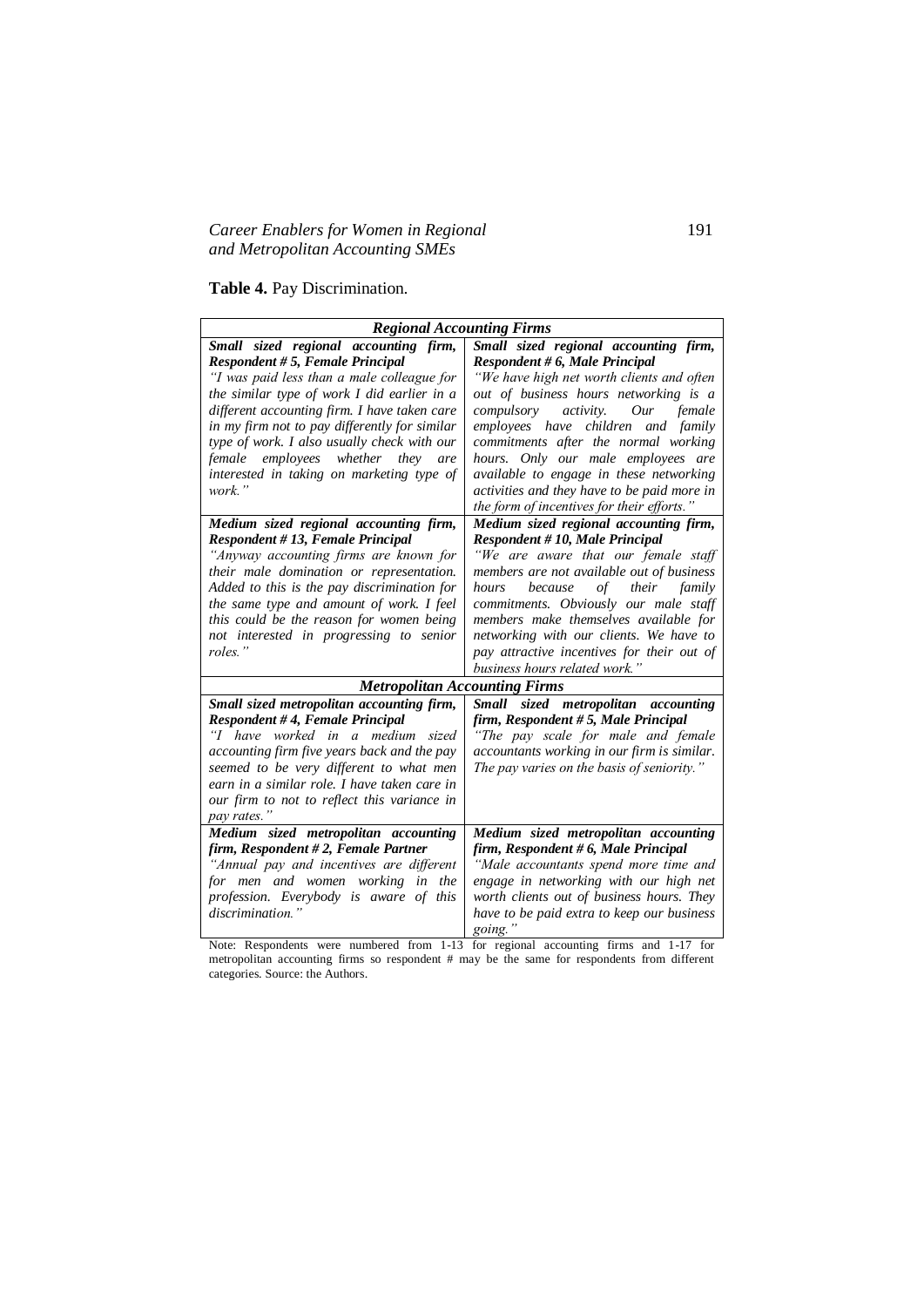192 *Adapa et al.*

#### *Theme 4: Stereotypical Views*

 Table 5 presents verbatim comments related to the presence or absence of stereotypical views reflecting women's career progression or under representation on the basis of owner manager's gender, firm size and firm location. Respondent # 4, a female principal from a medium sized regional accounting firm described how the accounting profession is a male-oriented powered structure dominated traditionally by men, who occupy most senior roles. Similarly, respondent # 3, a female ownermanager working in a medium sized metropolitan accounting firm, explicitly used the words that women are not 'interested' to take on the 'senior roles' to describe the typical situation women encountered in the accounting profession.

 Respondent # 13, a female principal working in a small sized regional accounting firm, reported that her career success can be attributed to the flexibility in working hours associated with smaller firms and the coordinated approach that smaller firms tend to take rather than being overtly competitive with each other. Respondent # 4, another female principal from a small sized metropolitan accounting firm, noted the role of 'working environment' to succeed in her career. The respondent also commented that small firms valued relationships irrespective of employment hierarchy.

 For example, respondent # 9, a male principal from a regional small sized accounting firm, commented that 'women lack the talent of multitasking' – a highly stereotypical viewpoint. Similarly Respondent # 10, another male principal working in a medium sized regional accounting firm, believed that 'confidentiality' and the 'retention' of information was problematic as far as women working in the profession were concerned. The gender stereotypes these respondents felt comfortable in reiterating reinforced traditional views of women as 'lacking'. However, senior men working in metropolitan accounting firms also acknowledged that women are under-represented in senior roles within the profession. This is also attributed to the inability to find qualified women at the right time and lack of appropriate mechanisms to actually highlight and discuss aspects of gender equality and/or inequality within the firm.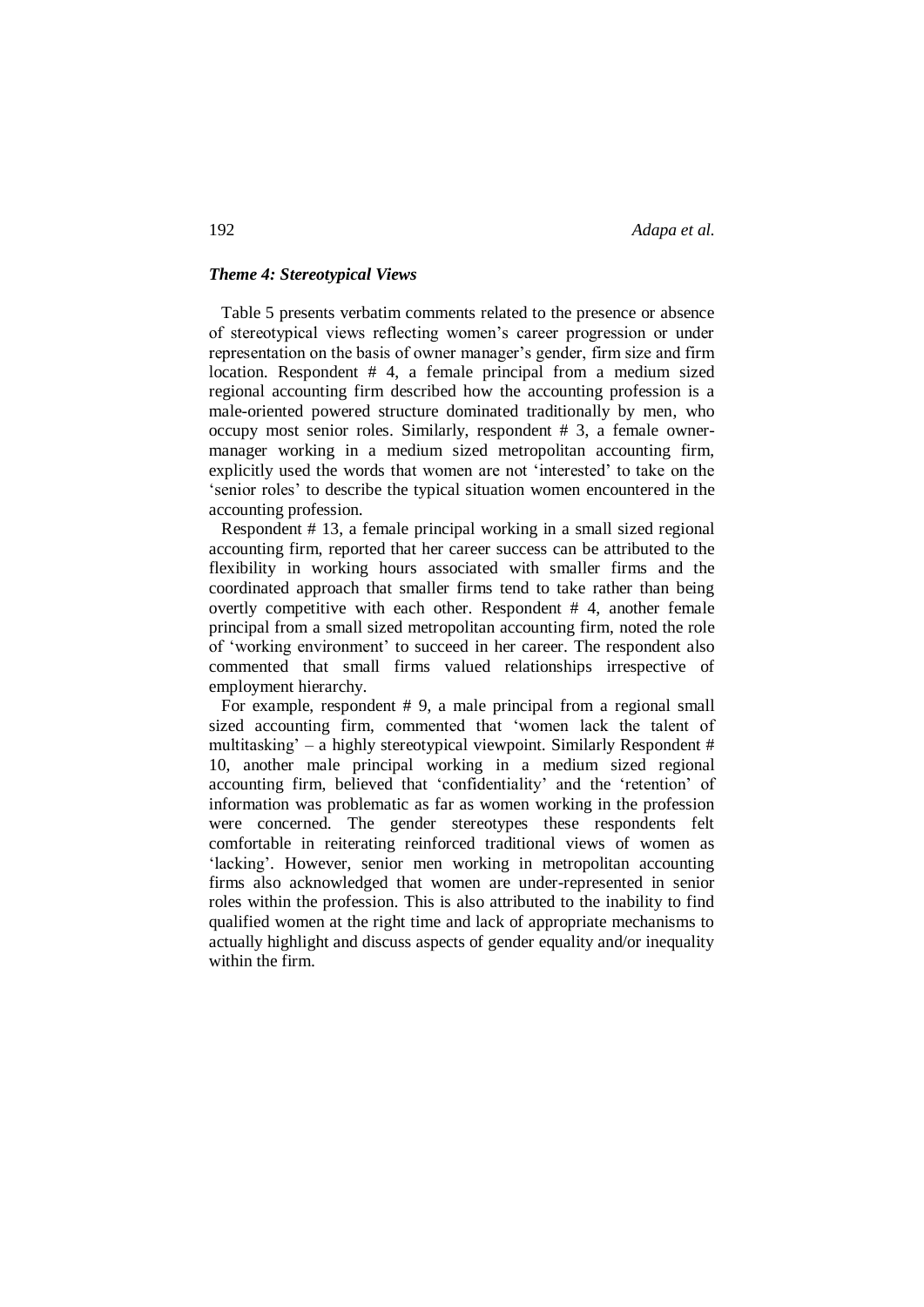# *Career Enablers for Women in Regional* 193 *and Metropolitan Accounting SMEs*

**Table 5.** Stereotypical Views.

| <b>Regional Accounting Firms</b>                                                                                                                                                                                                                                                                                                                                                                  |                                                                                                                                                                                                                                                                                                                                                                                                                                                                                                                                                                                                                                                            |  |  |  |  |
|---------------------------------------------------------------------------------------------------------------------------------------------------------------------------------------------------------------------------------------------------------------------------------------------------------------------------------------------------------------------------------------------------|------------------------------------------------------------------------------------------------------------------------------------------------------------------------------------------------------------------------------------------------------------------------------------------------------------------------------------------------------------------------------------------------------------------------------------------------------------------------------------------------------------------------------------------------------------------------------------------------------------------------------------------------------------|--|--|--|--|
| Small sized regional accounting firm,<br>Respondent #13, Female Principal<br>"Our small firms work in coordination and<br>help each other. I see working together,<br>rather than being competitive has a benefit of<br>greater flexibility. I think,<br>from<br>mv<br>perspective, it helped me specifically, in<br>progressing to a senior role and now I am<br>continuing the same tradition." | Small sized regional accounting<br>firm,<br>Respondent #9, Male Principal<br>"I feel women lack the talent of multitasking<br>as they are confronted with family and/or<br>career conflicts and pressures."                                                                                                                                                                                                                                                                                                                                                                                                                                                |  |  |  |  |
| Medium sized regional accounting firm,<br>Respondent #4, Female Principal<br>"Accounting profession is male dominated.<br>Women themselves are not interested in<br>progressing to senior roles."                                                                                                                                                                                                 | Medium sized regional accounting firm,<br>Respondent #10, Male Principal<br>"(women) They cannot progress further<br>with having many career breaks or part-time<br>employment<br>options<br>this<br>field.<br>in<br>Confidentiality<br>of<br>information<br>and<br>maintaining it is also an important issue. In<br>our firm, certain procedures are formalised<br>and we usually tend to retain important<br>and/or confidential information only with our<br><i>partners</i> "                                                                                                                                                                          |  |  |  |  |
| <b>Metropolitan Accounting Firms</b>                                                                                                                                                                                                                                                                                                                                                              |                                                                                                                                                                                                                                                                                                                                                                                                                                                                                                                                                                                                                                                            |  |  |  |  |
| Small sized metropolitan accounting firm,<br>Respondent #4, Female Principal<br>"there are issues of meeting the deadlines,<br>developing client base, presence out of<br>business hours etc., We (our firm) have a<br>good working environment."                                                                                                                                                 | Small sized metropolitan accounting firm,<br>Respondent #1, Male Principal<br>"Firms of our size (refers to other firms of<br>similar size) may not report much on gender<br><i>inequality</i> in senior roles.  I guess<br>increasingly people in senior roles are aware<br>of these issues. Our female employees are up<br>to date with the recent trends in the<br>profession and show high performance."                                                                                                                                                                                                                                               |  |  |  |  |
| Medium sized metropolitan accounting firm,<br>Respondent #3, Female Partner<br>"We do not discriminate between male and<br>female employees. We provide the same<br>opportunities to all. Our female employees<br>are not interested in taking up the senior<br>roles."                                                                                                                           | Medium sized metropolitan accounting firm,<br>Respondent #7, Male Principal<br>"I know that numbers do not match (refers to<br>their own firm. This has been the situation for<br>many years in this profession and still it<br>remains<br>same.<br>Gender<br>equality<br>the<br>senior<br>positions<br>(expectation) in<br>in<br>accounting profession is hard. This does not<br>mean that our firms are not performing. Our<br>firm is successful and is a high performing<br>business. Female accountants are capable,<br>just that we are not able to find enough<br>qualified women who can take on the senior<br>positions in the accounting firms." |  |  |  |  |

Note: Respondents were numbered from 1-13 for regional accounting firms and 1-17 for metropolitan accounting firms so respondent # may be the same for respondents from different categories. Source: the Authors.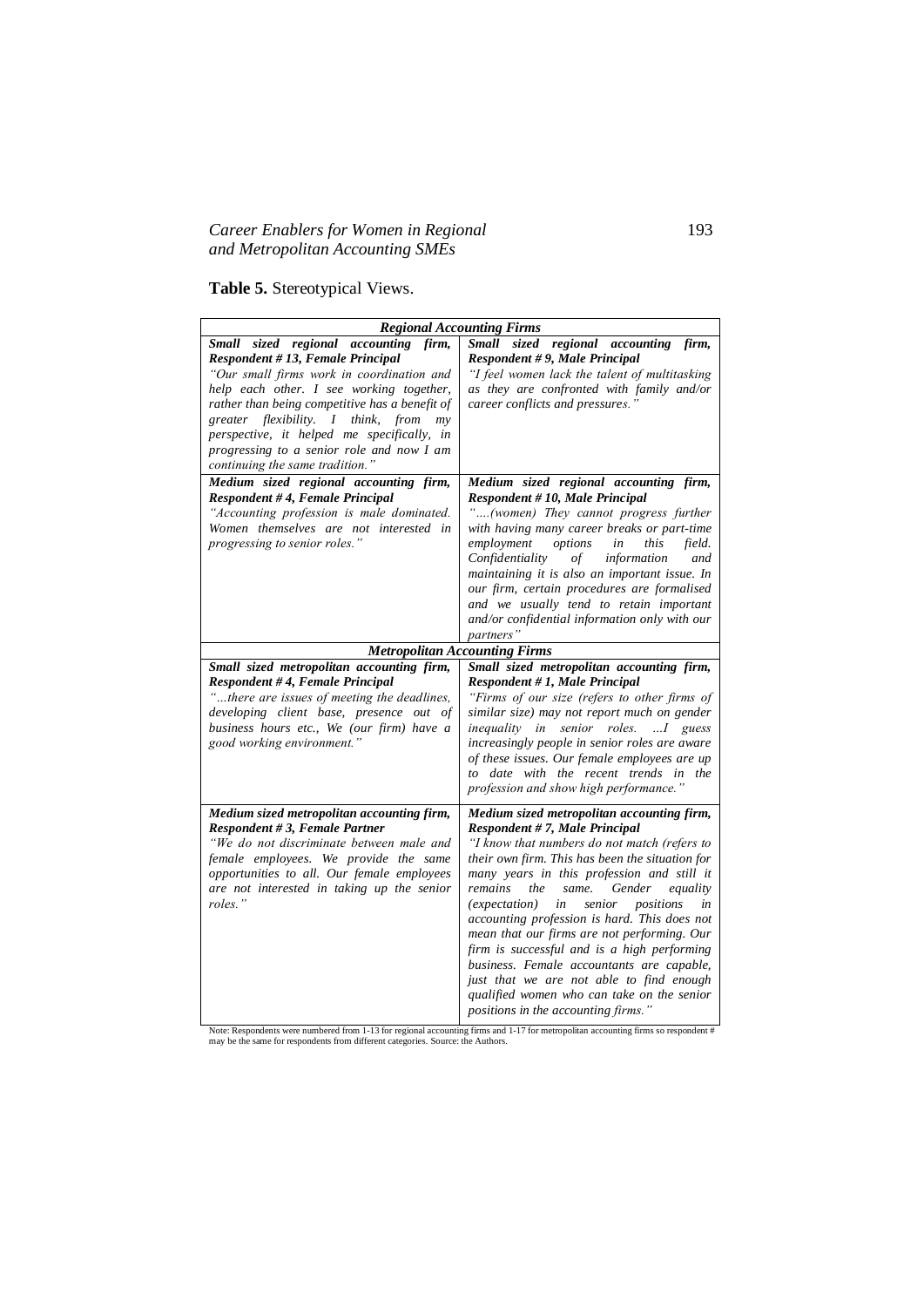From our analyses of the responses, we have developed a checklist of best practices in small and medium sized regional and metropolitan accounting firms in Table 6 across the four themes that emerged from the exploratory interviews. Women in senior roles within the accounting profession reflected most positively on prevalent flexible work practices, career support, absence of pay discrimination and absence of stereotypical views in small sized regional accounting firms with female owner managers and small sized metropolitan accounting firms with female and male owner managers. It seems the opportunities for women's career progression are less supported within small sized regional accounting firms with male principals, medium sized regional accounting firms with female and male principals and medium sized metropolitan accounting firms with male principals and female partners as the firm structures adhered to traditional conservative organisational models.

**Table 6.** Checklist of Best Practices in Small and Medium Sized Regional and Metropolitan Accounting Firms.

| Firm<br><b>Location</b> | Firm<br>Size | Owner<br><b>Managers</b><br><b>Gender</b> | Flexible<br>Work<br><b>Practices</b> | <b>Career</b><br>Guidance | Absence of Pay<br><b>Discrimination</b> | <i><b>Absence</b></i><br>of<br><b>Stereo</b><br>typical<br><b>Views</b> |
|-------------------------|--------------|-------------------------------------------|--------------------------------------|---------------------------|-----------------------------------------|-------------------------------------------------------------------------|
|                         | Small        | Female                                    |                                      |                           |                                         |                                                                         |
| Regional                |              | Male                                      | $\mathbf x$                          | X                         | $\mathbf x$                             | X                                                                       |
|                         | Medium       | Female                                    | X                                    | X                         | $\mathbf x$                             | X                                                                       |
|                         |              | Male                                      | X                                    | x                         | X                                       | X                                                                       |
|                         | Small        | Female                                    |                                      |                           |                                         |                                                                         |
| Metropolitan            |              | Male                                      |                                      |                           |                                         |                                                                         |
|                         | Medium       | Female                                    | X                                    | $\mathbf x$               | $\mathbf x$                             | $\mathbf x$                                                             |
|                         |              | Male                                      | X                                    | X                         | $\mathbf x$                             | X                                                                       |

Source: the Authors.

#### **7. DISCUSSION**

 Several important themes emerged from the interviews with ownermanagers of small and medium sized regional and metropolitan accounting firms operating in Australia. The responses showed differences in perceptions of workplace culture according to the gender of the owner manager, the size of the firm and the geographical location in which the firm is operating. Greater variation in owner-manager perceptions were exhibited between regional and metropolitan small and medium sized accounting firms in terms of flexible work practices, career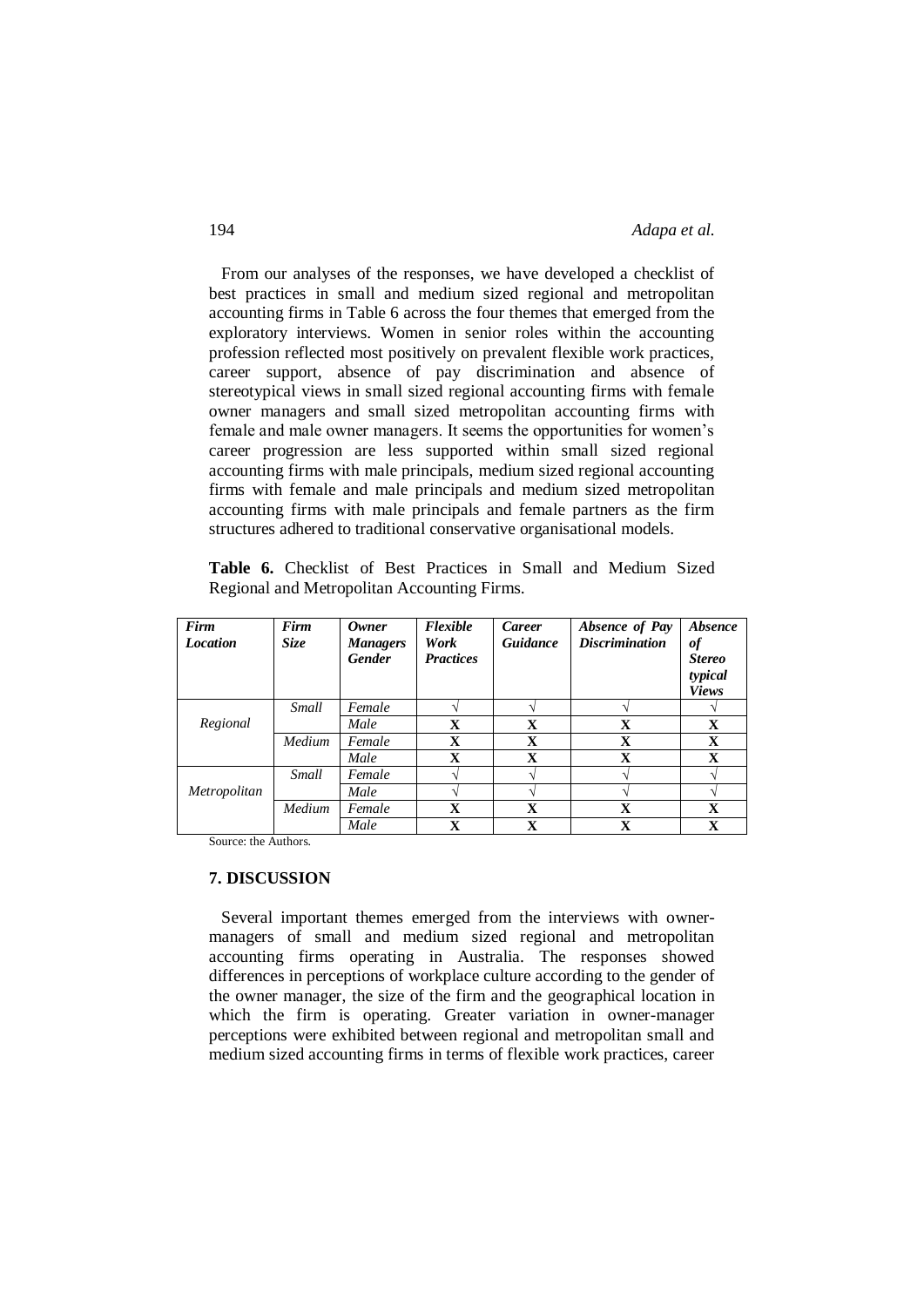# *Career Enablers for Women in Regional* 195 *and Metropolitan Accounting SMEs*

guidance, pay discrimination and stereotypical views that actually hindered or enabled women's career progression within the profession.

 In an environment of professional skills shortages in regional Australia, regional accounting firms will be placing themselves at a disadvantage if they continue to limit the opportunities for career development of women in their firms. There are lessons to be learned from their metropolitan counterparts. There is scope for regional small and medium sized accounting with male principals to implement the positive aspects exhibited by metropolitan firms and embed organisational change mechanisms as well as the supporting practices responsible for creating a gender balance in senior positions. These changes will allow more women working in regional firms to aspire to senior positions. Changing work practices in order to facilitate staff access to flexible and/or parttime work options within regional accounting firms may address one of the problems identified as common in regional economies, access to more experienced staff (Department of Employment 2014).

 Small sized regional and metropolitan accounting firms with female and male principals offer flexibility in terms of open communication and workplace negotiation processes (and tend to involve all of the firms' employees in decision-making processes). In contrast to medium sized accounting firms operating in regional Australia, small sized firms seem to co-exist in a cohesive rather than competitive fashion as evident in the verbatim comments presented in Table 5. These characteristics of small sized regional and metropolitan accounting firms potentially allow women to aspire to senior roles; however, women working in these firms took longer to progress in their career in comparison to women working in similar roles in metropolitan accounting firms.

 Medium sized regional accounting firms were reported as possessing somewhat rigid organisational structures with clear hierarchical roles and classifications. These firms seemed to mimic the culture of larger accounting firms in terms of the nature and type of work, development of a client base, and management of organisational hierarchies and decisionmaking processes. Additionally these firms also embraced rigid practices; exhibited variances in pay scales; and placed less emphasis on offering career guidance to their employees. Such practices seemed to discourage female employees from aspiring to senior roles and often resulted in a high employee turnover.

 Respondents working in small sized metropolitan accounting firms did not report that women were under-represented in senior roles. Women also occupied senior roles in these firms at a much younger age and their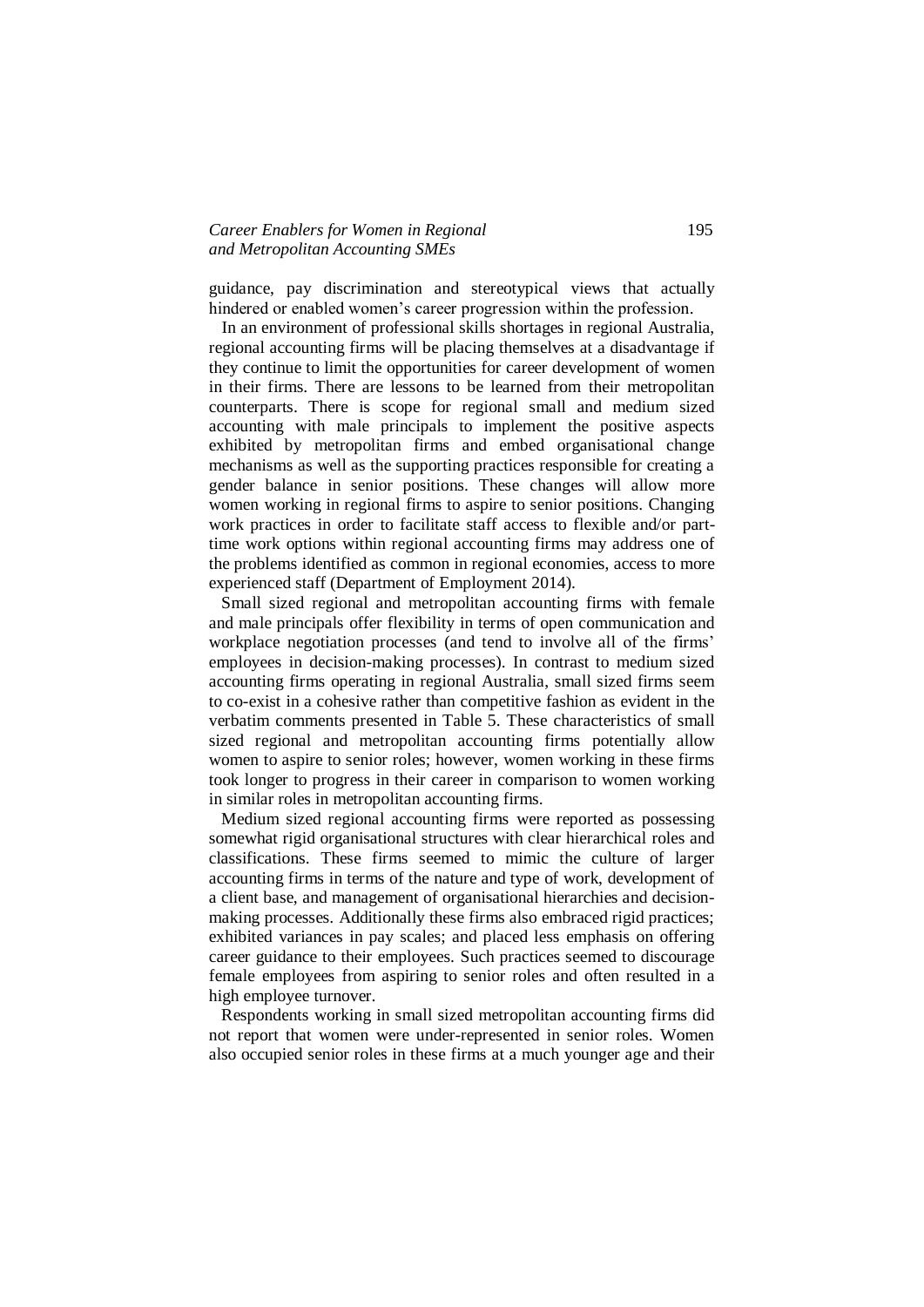career progression was not perceived as a problem by male or female respondents. The factors that enhance the career progression of women in metropolitan accounting firms (irrespective of their size) relate to flexibility and relationships. The availability of jobs in similar industries such as banking, consulting, financial and insurance service firms in the metropolitan context may provide the motivation for owner-managers to adopt flexible business models, in order to reduce the staff turnover and associated costs.

 Stereotypes tend to be more prevalent the less knowledge we have about individuals. The more we know about an individual, the less likely we are to make stereotypic judgements (American Psychological Association, 1991). In the small firms, where respondents spoke of how colleagues work collaboratively, it seems women are less likely to be tarred with feminine stereotypes. It was in the medium sized regional accounting firms, where male principals seemed to unreflexively repeat negative stereotypes of women.

 Accounting professional bodies could play an important role in taking a lead and publishing more information about the specific issues such as the time it takes women to progress to senior roles and any other issues faced by firms in regional Australia that might restrict the career prospects of female professionals. Professional bodies could play a role in developing best practice guidelines to address gender equity similar to the practice guidelines set for large sized firms adapted for use in small and medium sized firms. Professional bodies could also be more proactive in highlighting the specific, flexible and responsive aspects of the business models developed in small and medium sized firms that have positively contributed to more equitable career progression outcomes for women.

# **8. CONCLUSION**

 The relative absence of women in senior roles within regional accounting firms is an ongoing problem for the profession. Although small sized regional accounting firms offer career flexibility for women to some extent, this is less evident in medium sized firms. This workplace inflexibility and the persistence of stereotypical attitudes have tended to thwart women's aspirations for attaining senior roles. Stereotypical views about the profession shared by both male and female owner-managers of small and medium sized regional accounting firms homogenise the experiences of women and the internalization of hegemonic gender stereotypes and norms entrench women's subordinate roles. The responses from owner-managers of small and medium sized regional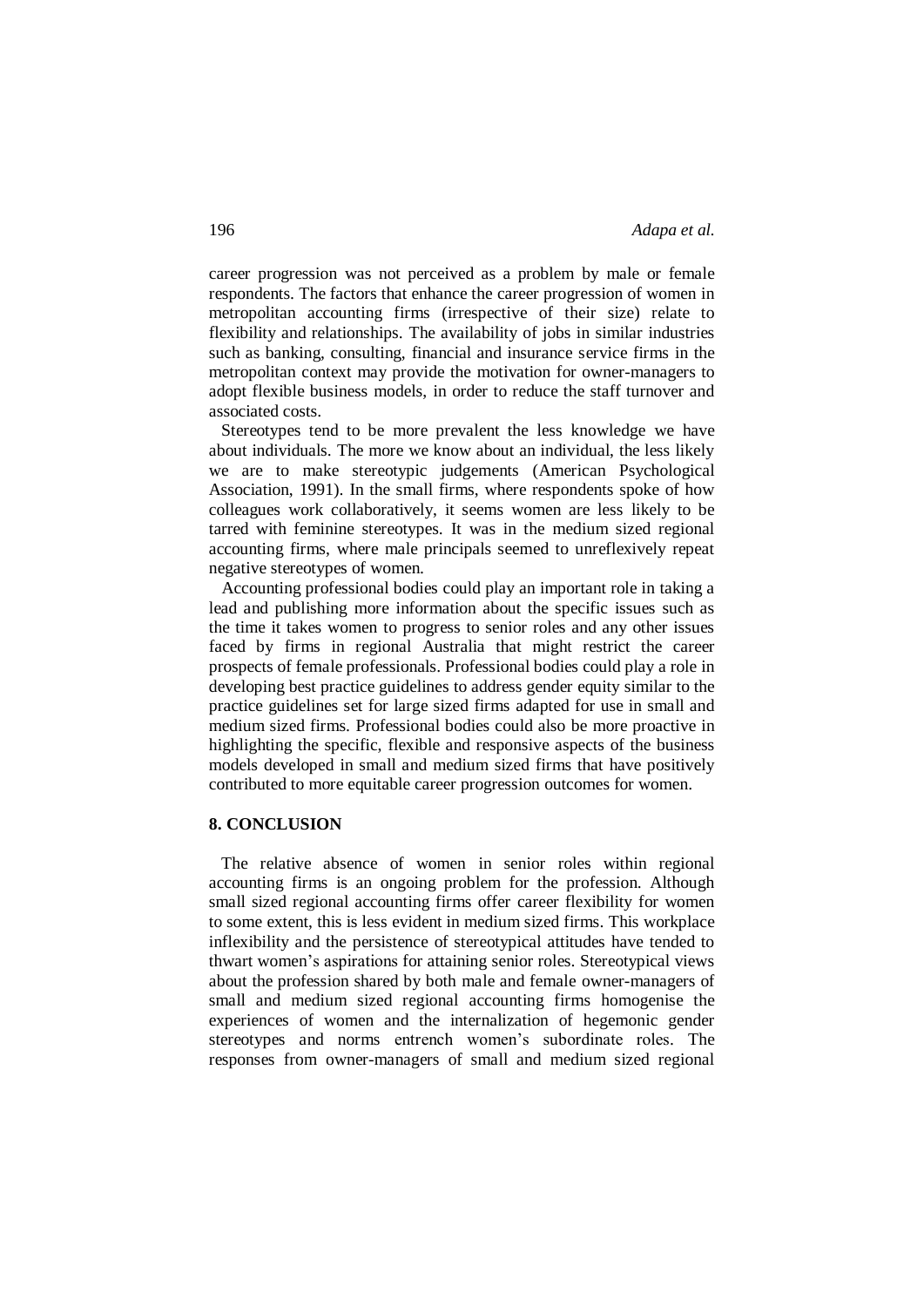# *Career Enablers for Women in Regional* 197 *and Metropolitan Accounting SMEs*

accounting firms reinforce the concept of gendered structures and hierarchies, and impose constraints on women's workplace identities in their geographical contexts.

 The responses obtained from both men and women owner-managers from small and medium sized metropolitan accounting firms exhibited greater variability in terms of the gender representation in senior roles in their firms. Male to female ratios in senior roles were more balanced in metropolitan locations. The stereotypical views about women working in the accounting profession were not seen as a major obstacle to women's career progression in these city-based firms. Metropolitan small and medium sized accounting firms seem to be employing mechanisms that foster change and provide adequate support to encourage and facilitate women attaining senior management roles. There are lessons to be learned from the metropolitan accounting SMEs that would be beneficial to their regional counterparts, as they struggle to retain women and capture their full career potential.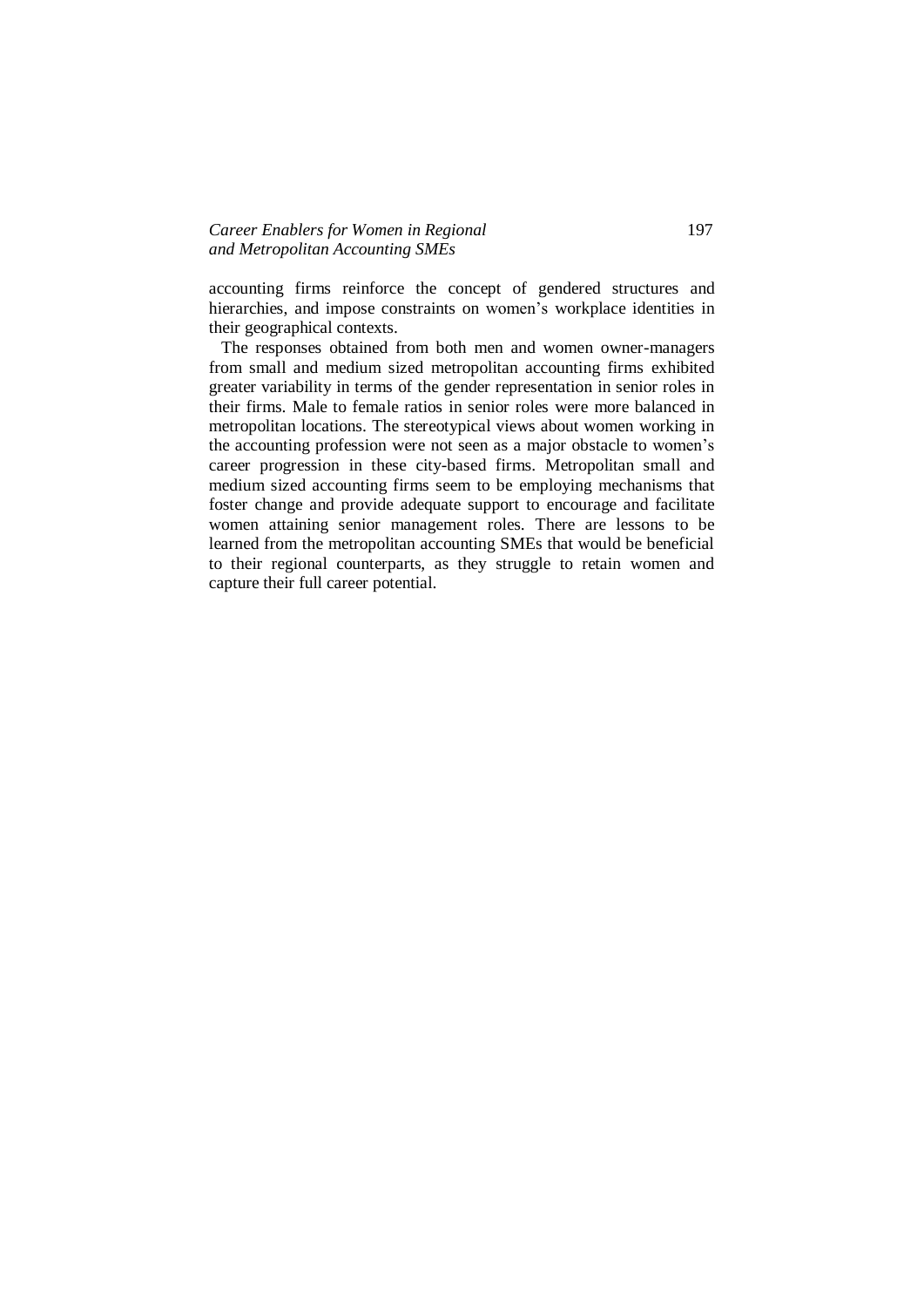#### **REFERENCES**

- Acker, J. (1990). Hierarchies, Jobs, Bodies: A Theory of Gendered Organisations. *Gender and Society*, 4(2), pp. 139-158.
- Adams, C.A. and Harte, G. (1998). The Changing Portrayal of the Employment of Women in British Banks' and Retail Companies' Corporate Annual Reports. *Accounting, Organisations and Society*, 23(8), pp. 781-812.
- Adapa, S., Rindfleish, J. and Sheridan, A. (2015). 'Doing Gender' in a Regional Context: Explaining Women's Absence from Senior Roles in Regional Accounting Firms in Australia. *Critical Perspectives on Accounting*, DOI: 10.1016/j.cpa2015.04.004.
- Alam, M., and Nandan, R. (2010). Organisational Change and Innovation in Small Accounting Practices: Evidence from the Field. *Journal of Accounting and Organizational Change,* 6(4), pp. 460‐476.
- Almer, E.D., Lightbody, M.G. and Single, L.E. (2012). Successful Promotion or Segregation from Partnership? An Examination of the "Postsenior Manager" Position in Public accounting and the Implications for Women's Careers. *Accounting Forum*, 36(2), pp. 122‐133.
- American Institute of Certified Public Accountants (AICPA) (2011). *2010 WIEC Benchmarking Survey*. New York, AICPA.
- American Psychological Association (1991). Pricewaterhouse vs Ann. B. Hopkins, Amicus Curiae, Brief for the American Psychological Association. *American Psychologist*, 46, pp. 1061-1070.
- Australian Bureau of Statistics (ABS) (2002). 1321.0 *Small Business in Australia*, 2001 Canberra: ABS.
- Australian Local Government Association (2014). State of the Regions 2013-2014, National Economics for the Australian Local Government Association, Deakin.
- Barker, P.C. and Monks, K. (1998). Irish Women Accountants and Career Progression: A Research Note. *Accounting, Organisations and Society*, 23(8), pp. 813-823.
- Becker, K., Hyland, P. and Soosay, C. (2013). Labour Attraction and Retention in Rural and Remote Queensland Communities. *Australasian Journal of Regional Studies*, 19(3), pp. 342-368.
- Carnegie, G.D. and Walker, S.P. (2007). Household Accounting in Australia: Prescription and Practice from the 1820s to the 1960s. *Accounting, Auditing and Accountability Journal*, 20(1), pp. 41-73.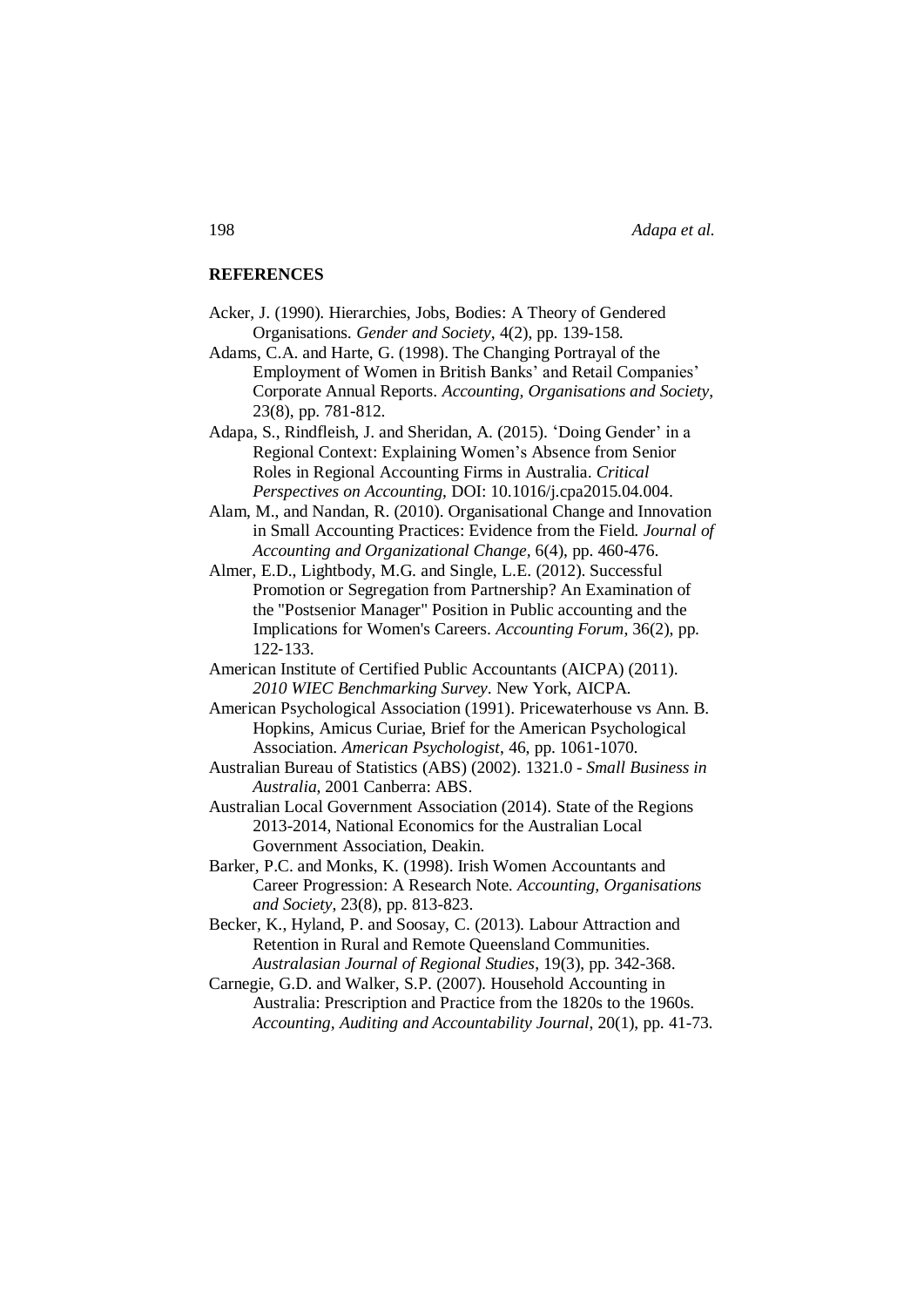- Carr, R., Cooper, B., Ferguson, C., Hellier, P., Jackling, B. and Wines, G. (2010). *Public Accounting Firm Services in Rural and Regional Australia: SME Views (Monograph No.2)*. Melbourne, VIC AU: An Australian Research Council (ARC) linkage project.
- Charron, K.F. and Lowe, D.J. (2005). Factors that Affect Accountant's Perception of Alternative Work Arrangements. *Accounting Forum*, 29(2), pp. 191-206.
- Ciccotosto, S., Nandan, R. and Smorfitt, D.B. (2008). Issues Facing Small Accounting Practices in Regional North Queensland: An Exploratory Study. *Australian Accounting Review,* 18(4), pp. 324‐333.
- Cooper, K. (2010). Accounting by Women: Fear, Favour and the Path to Professional Recognition for Australian Women Accountants. *Accounting History*, 15(3), pp. 309-336.
- Department of Employment (2014). *Labour Market Research – Accounting, Australia*. May.
- Gilliland, S.W. (2008). The Tails of Justice: A Critical Examination of the Dimensionality of Organizational Justice Constructs. *Human Resource Management Review,* 18(4) pp. 271‐281.
- Heckathorn, D.D. (2011). Comment: Snowball Versus Respondent-Driven Sampling. Sociological Methodology, 41(1), pp. 355-366.
- Hewlett, S.A., Peraino, K., Sherbin, L. and Sumberg, K. (2011). The Sponsor Effect: Breaking Through the Last Glass Ceiling. *Harvard Business Review*, January.
- Johnson, E.N., Lowe, D.J. and Reckers, P.M.J. (2008). Alternative Work Arrangements and Perceived Career Success: Current Evidence from the Big Four Firms in the US. *Accounting, Organisations and Society*, 33(1), pp. 48-72.
- King, N. and Horrocks, C. (2010). Interviews in Qualitative Research. Sage, London.
- Kirton, G. and Greene, A. (2010). What Does Diversity Management Mean for the Gender Equality Project? Views and Experiences of Organisational Actors in the UK. *Canadian Journal of Administrative Science*, 27(3), pp. 240-262.
- Kornberger, M., Carter, C., and Ross-Smith, A. (2010). Changing Gender Discrimination in a Big Four Accounting Firm: Flexibility, Performance and Client Service in Practice. *Accounting, Organizations and Society*, 35, pp. 775-791.
- Langdridge, D. (2004). *Introduction to Research Methods and Data Analysis in Psychology*. Pearson: Prentice Hall.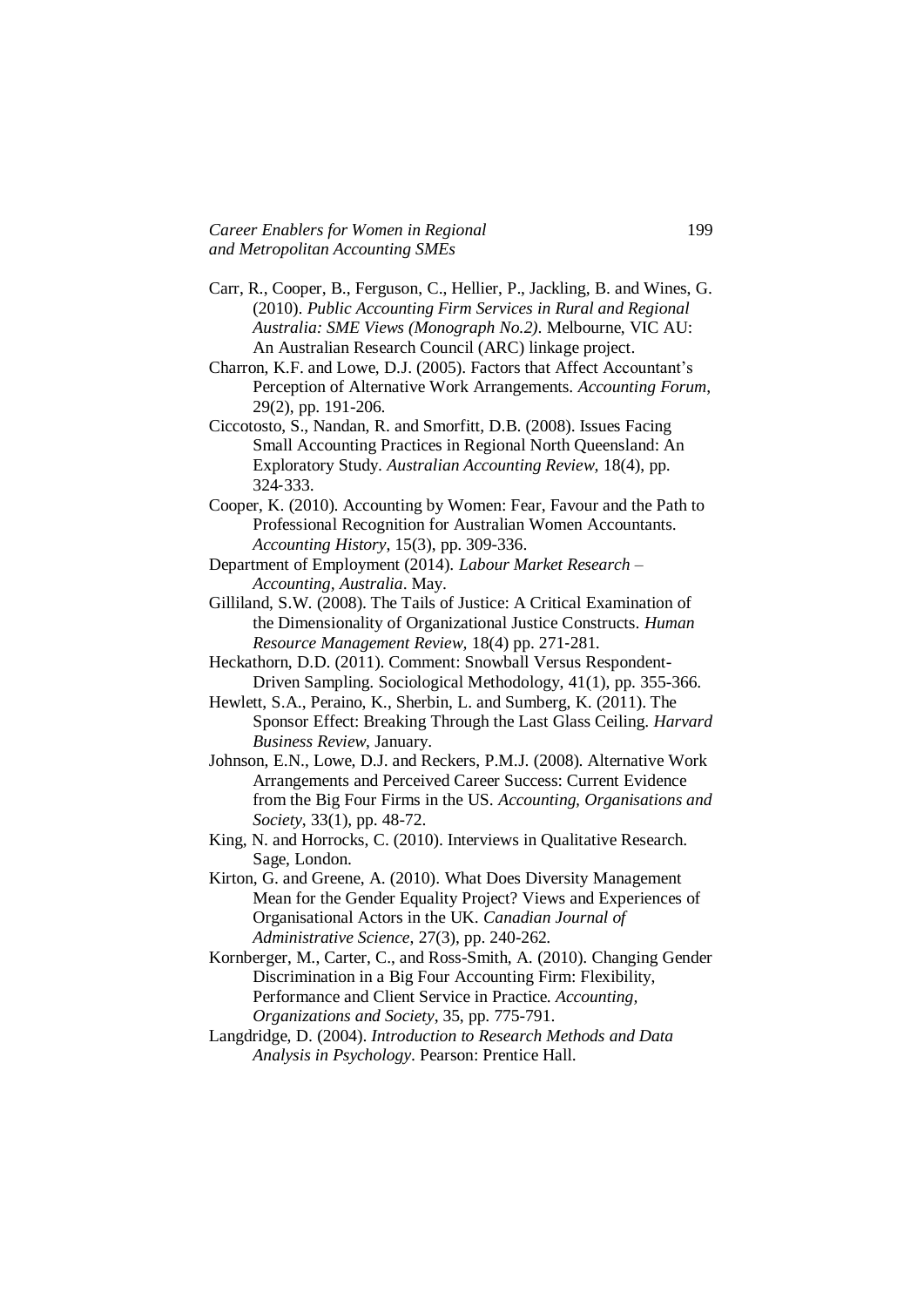- Lyonette, C. and Crompton, R. (2008). The Only Way is Up? : An Examination of Women's "Under-Achievement" in the Accountancy Profession in the UK. *Gender in Management,* 23(7), pp. 506–521.
- Miles, M.B. and Huberman, M.A. (1994). *Qualitative Analysis: An Expanded Sourcebook* (2<sup>nd</sup> Ed.). Thousand Oaks, CA: Sage.
- Nentwich, J., and Kelan, E. (2014). Towards a Topology of 'Doing Gender': An Analysis of Empirical Research and its Challenges. *Gender*, *Work and Organization*, 21(2), pp. 121-134.
- Roberts, L.M. (2005). Changing Faces: Professional Image Construction in Diverse Organisational Settings. *Academy of Management Review*, 30(4), pp. 685-711.
- Salt, B. (2011). Beyond the Great Divide. The Australian, May 28. Online version accessed 25July 2015, [www.theaustralian.com.au/national-affairs/beyond-the-great-divide](http://www.theaustralian.com.au/national%1eaffairs/beyond%1ethe%1egreat%1edivide/story-fn59niix-1226064004628) [/story-fn59niix-1226064004628](http://www.theaustralian.com.au/national%1eaffairs/beyond%1ethe%1egreat%1edivide/story-fn59niix-1226064004628)
- Schoo, A., Stagnitti, K., Mercer, C. and Dunbar, J. (2005). A Conceptual Model for Recruitment and Retention: Allied Health Workforce Enhancement in Western Victoria, Australia. *Rural and Remote Health*, 5, pp.477.
- Sheridan, A., Haslam McKenzie, F. and Still, L. (2011). Making Visible the 'Space of Betweeness': Understanding Women's Limited Access to Leadership in Regional Australia. *Gender, Place and Culture*, 18(6), pp. 795-811.
- Strachan, G. and Barrett, M. (2006). Down the Pipeline? Are Women Reaching Senior Positions in Law and Accounting Firms? Proceedings of the *ANZAM Conference*, Yeppoon, Queensland, 6-9 December.
- Strachan, G., French, E. and Burgess, S. (2010). *Managing Diversity in Australia: Theory and Practice*. North Ryde, NSW, McGraw-Hill.
- Thomas, D. and Ely, R. (1996). Making Differences Matter: A New Paradigm for Managing Diversity. *Harvard Business Review* (September-October), pp. 79-90.
- Twomey, A.M., Linehan, M. and Walsh, J.S. (2002). Career Progression of Young Female Accountants: Evidence from the Accountancy Profession in Ireland. *Journal of European Industrial Training*, 26 (2/3), pp. 117-124.
- Wines, G.L., Carr, R.A., Cooper, B.J., Ferguson, E.B., Hellier, P.K. and Jackling, B.F. (2013). Rural and Regional Australian Public Accountant Firm Services: Service Provision, Concerns and Tensions. *Australian Accounting Review*, 23, PP. 163-176.